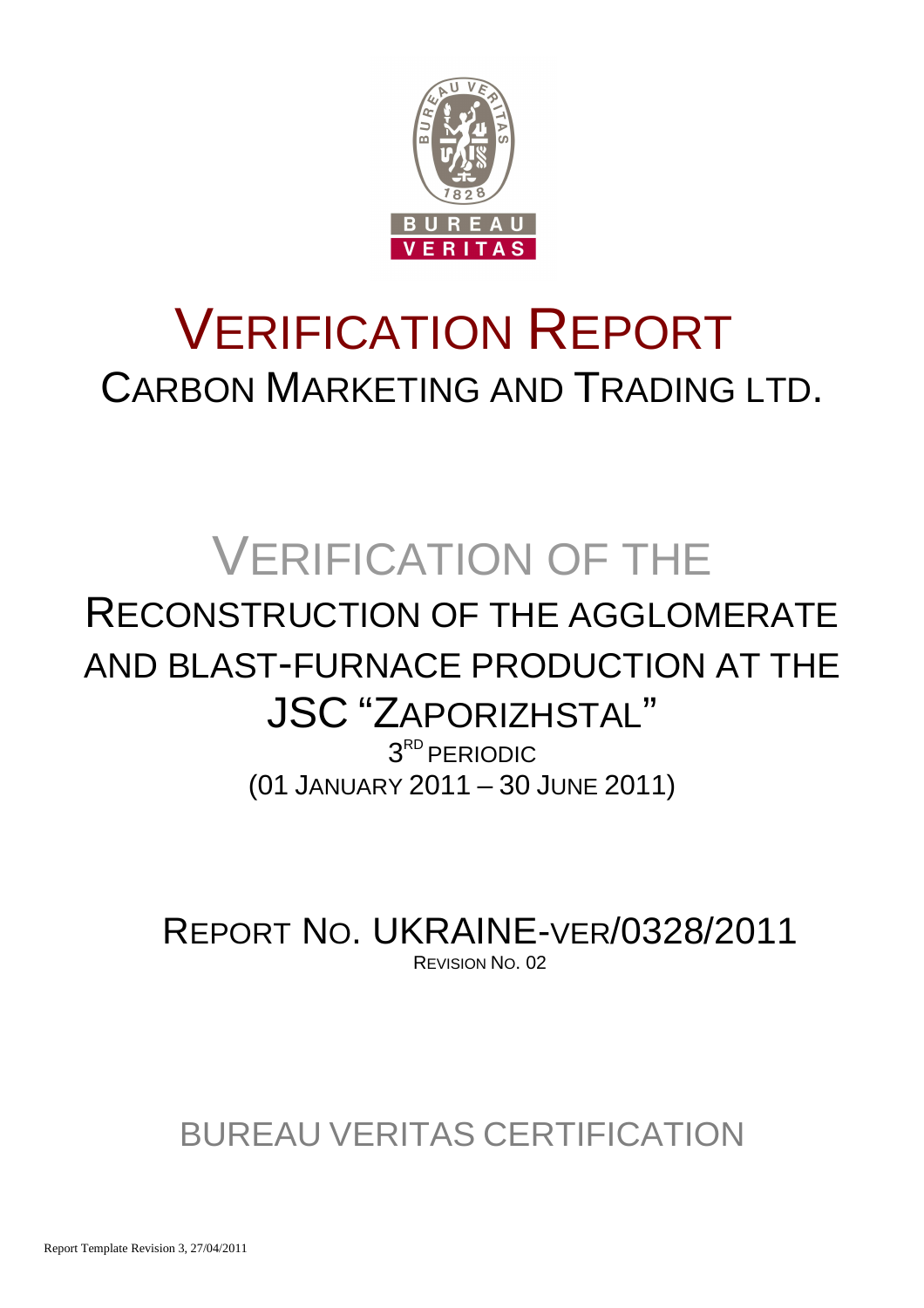

| Date of first issue:<br>31/08/2011                                                                                                                              |                 | Organizational unit:                                                                   |              | <b>Bureau Veritas Certification Holding SAS</b> |                                                                                                                                                                                                                                                                                                                                                                                                                                                                                                                                                                                              |
|-----------------------------------------------------------------------------------------------------------------------------------------------------------------|-----------------|----------------------------------------------------------------------------------------|--------------|-------------------------------------------------|----------------------------------------------------------------------------------------------------------------------------------------------------------------------------------------------------------------------------------------------------------------------------------------------------------------------------------------------------------------------------------------------------------------------------------------------------------------------------------------------------------------------------------------------------------------------------------------------|
| Client:<br>Carbon Marketing and Trading Ltd.                                                                                                                    |                 | Client ref.:<br><b>Tahir Musayev</b>                                                   |              |                                                 |                                                                                                                                                                                                                                                                                                                                                                                                                                                                                                                                                                                              |
| Summary:                                                                                                                                                        |                 | JI Supervisory Committee, as well as the host country criteria.                        |              |                                                 | Bureau Veritas Certification has made 3 <sup>rd</sup> periodic verification of the JI project "Reconstruction of the<br>agglomerate and blast-furnace production at the JSC "Zaporizhstal", project of Carbon Marketing and Trading<br>Ltd. located in Zaporizhzha, Ukraine and applying JI specific approach, on the basis of UNFCCC criteria for the<br>JI, as well as criteria given to provide for consistent project operations, monitoring and reporting. UNFCCC<br>criteria refer to Article 6 of the Kyoto Protocol, the JI rules and modalities and the subsequent decisions by the |
|                                                                                                                                                                 |                 | Opinion, was conducted using Bureau Veritas Certification internal procedures.         |              |                                                 | The verification scope is defined as a periodic independent review and ex post determination by the<br>Accredited Entity of the monitored reductions in GHG emissions during defined verification period, and<br>consisted of the following three phases: i) desk review of the project design and the baseline and monitoring<br>plan; ii) follow-up interviews with project stakeholders; iii) resolution of outstanding issues and the issuance of<br>the final verification report and opinion. The overall verification, from Contract Review to Verification Report &                  |
|                                                                                                                                                                 |                 | Forward Actions Requests (CR, CAR and FAR), presented in Appendix A.                   |              |                                                 | The first output of the verification process is a list of Clarification Requests, Corrective Actions Requests,                                                                                                                                                                                                                                                                                                                                                                                                                                                                               |
|                                                                                                                                                                 |                 | errors, omissions, or misstatements, and the ERUs issued totalize:                     |              |                                                 | In summary, Bureau Veritas Certification confirms that the project is implemented as planned and described in<br>approved project design documents. Installed equipment being essential for generating emission reduction<br>runs reliably and is calibrated appropriately. The monitoring system is in place and the project is ready to<br>generate GHG emission reductions. The GHG emission reduction is calculated accurately and without material                                                                                                                                      |
|                                                                                                                                                                 |                 | 270 587 tons of $CO2$ equivalents for the monitoring period 01/01/2011 - 30/06/2011.   |              |                                                 |                                                                                                                                                                                                                                                                                                                                                                                                                                                                                                                                                                                              |
|                                                                                                                                                                 |                 | related to the approved project baseline and monitoring, and its associated documents. |              |                                                 | Our opinion relates to the project's GHG emissions and resulting GHG emission reductions reported and                                                                                                                                                                                                                                                                                                                                                                                                                                                                                        |
| Report No.:<br>UKRAINE-ver/0328/2011                                                                                                                            | JI              | Subject Group:                                                                         |              |                                                 |                                                                                                                                                                                                                                                                                                                                                                                                                                                                                                                                                                                              |
| Project title:<br>furnace production at the JSC "Zaporizhstal"                                                                                                  |                 | "Reconstruction of the agglomerate and blast-                                          |              |                                                 |                                                                                                                                                                                                                                                                                                                                                                                                                                                                                                                                                                                              |
| Work carried out by:<br>Rostislav Topchiy - Team Leader, Lead Verifier<br>Vera Skitina - Team member, Lead Verifier<br>Vitaliy Minyaylo - Team Member, Verifier |                 |                                                                                        |              |                                                 |                                                                                                                                                                                                                                                                                                                                                                                                                                                                                                                                                                                              |
| Work reviewed by:<br>Ivan Sokolov - Internal Technical Reviewer<br>Igor Alekseenko - Technical specialist                                                       |                 |                                                                                        | $\bowtie$    | Client or responsible organizational unit       | No distribution without permission from the                                                                                                                                                                                                                                                                                                                                                                                                                                                                                                                                                  |
| Work approved by:<br>Flavio Gomes - Operational Manager                                                                                                         |                 |                                                                                        |              | Limited distribution                            |                                                                                                                                                                                                                                                                                                                                                                                                                                                                                                                                                                                              |
| Date of this revision:<br>05/09/2011                                                                                                                            | Rev. No.:<br>02 | Number of pages <sub>pld</sub><br>37                                                   | ertification | Unrestricted distribution                       |                                                                                                                                                                                                                                                                                                                                                                                                                                                                                                                                                                                              |
|                                                                                                                                                                 |                 |                                                                                        |              |                                                 |                                                                                                                                                                                                                                                                                                                                                                                                                                                                                                                                                                                              |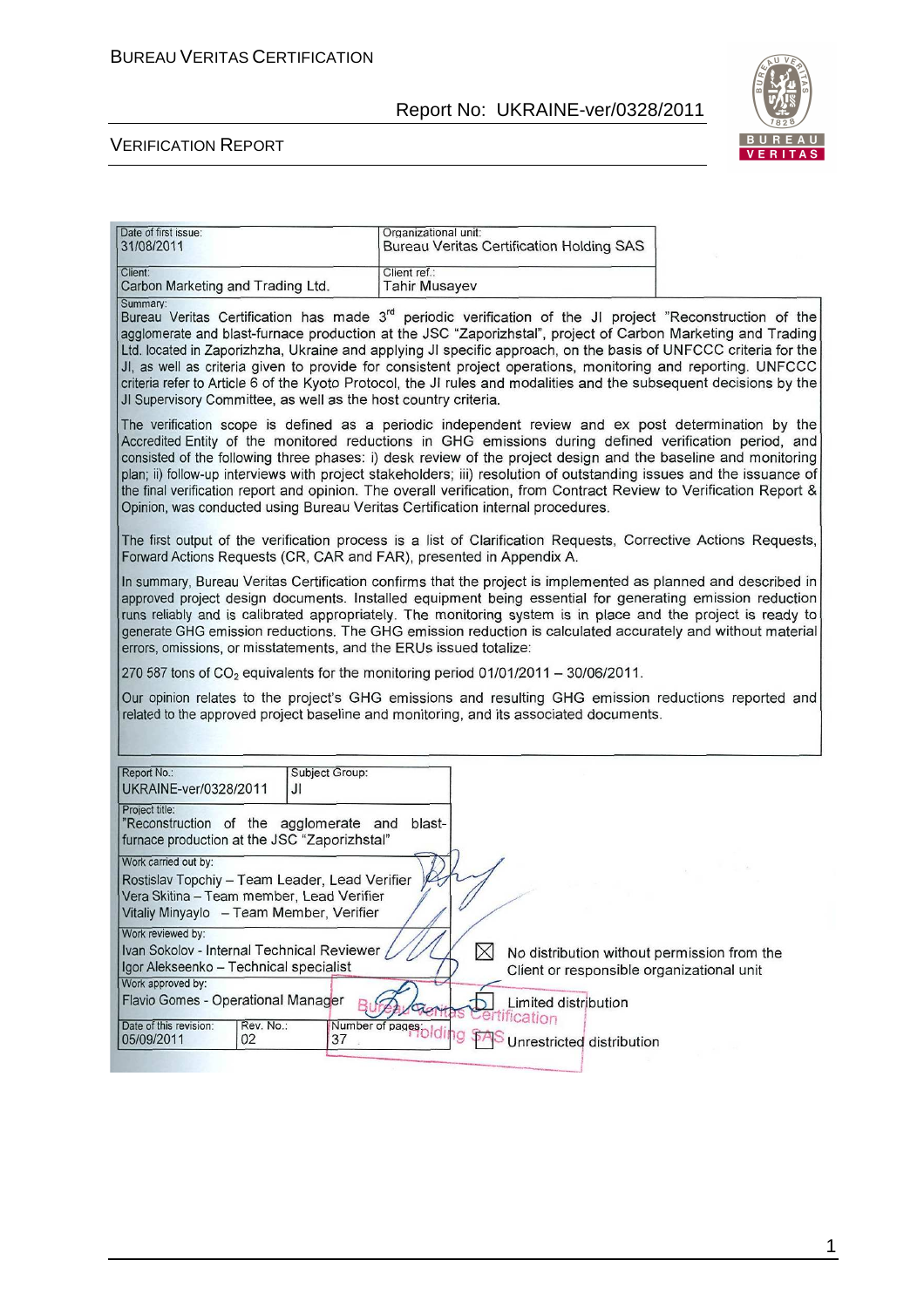

|                     | <b>Table of Contents</b>                                                     | Page |
|---------------------|------------------------------------------------------------------------------|------|
| $\mathbf{1}$<br>1.1 | Objective                                                                    | 3    |
| 1.2                 | Scope                                                                        | 3    |
| 1.3                 | <b>Verification Team</b>                                                     | 3    |
| $\overline{2}$      |                                                                              |      |
| 2.1                 | <b>Review of Documents</b>                                                   | 4    |
| 2.2                 | Follow-up Interviews                                                         | 5    |
| 2.3                 | Resolution of Clarification, Corrective and Forward Action<br>Requests       | 5    |
| 3                   |                                                                              |      |
| 3.1                 | Remaining issues and FARs from previous verifications                        | 6    |
| 3.2                 | Project approval by Parties involved (90-91)                                 | 6    |
| 3.3                 | Project implementation (92-93)                                               | 6    |
| 3.4                 | Compliance of the monitoring plan with the monitoring<br>methodology (94-98) | 9    |
| 3.5                 | Revision of monitoring plan (99-100)                                         | 9    |
| 3.6                 | Data management (101)                                                        | 9    |
| 3.7                 | Verification regarding programmes of activities (102-110)                    | 12   |
| 4                   |                                                                              |      |
| 5                   |                                                                              |      |
|                     | APPENDIX A: COMPANY PROJECT VERIFICATION PROTOCOL 21                         |      |
|                     |                                                                              |      |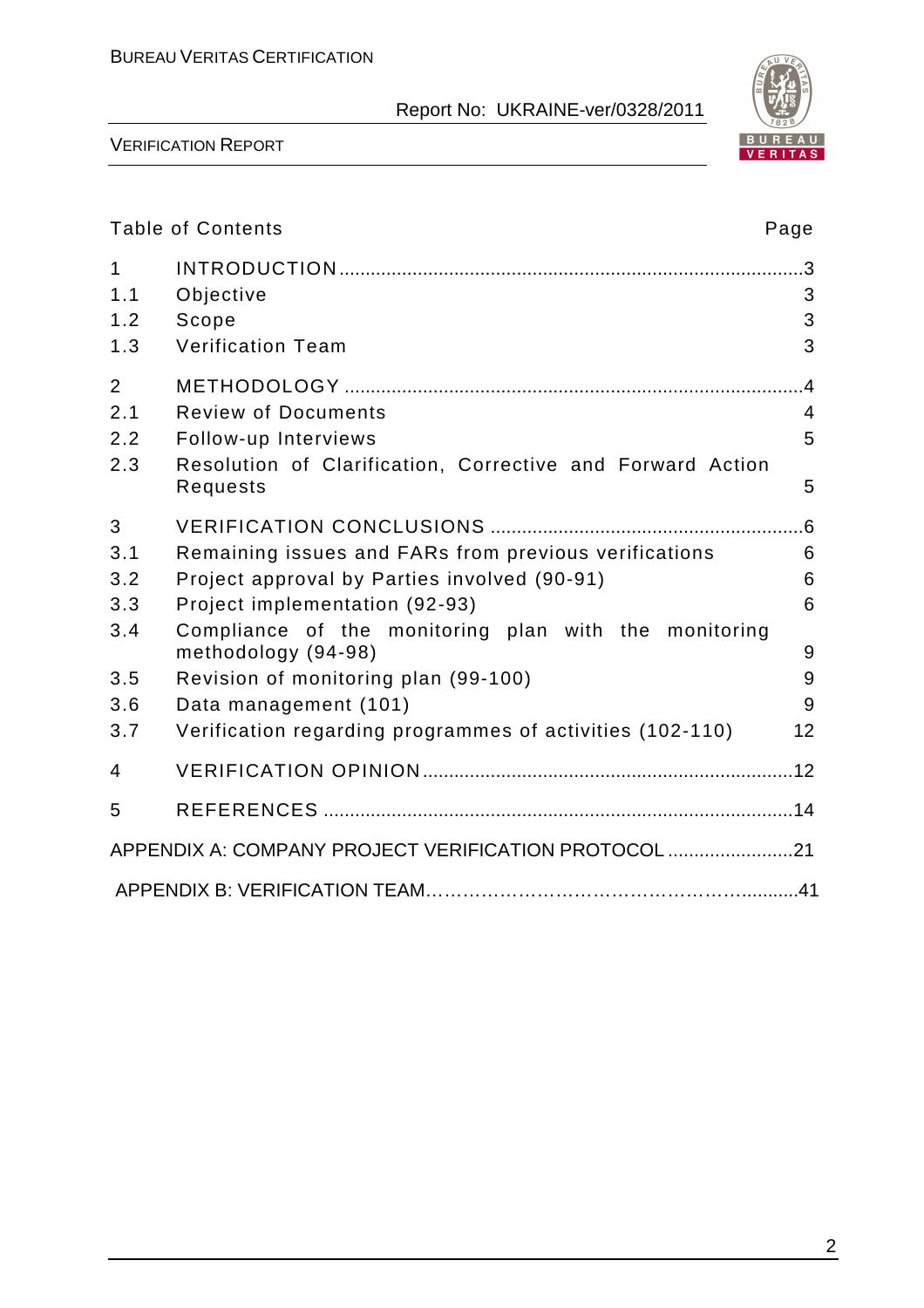

VERIFICATION REPORT

## **1 INTRODUCTION**

Carbon Marketing and Trading Ltd. has commissioned Bureau Veritas Certification to verify the emissions reductions of its JI project "Reconstruction of the agglomerate and blast-furnace production at the JSC "Zaporizhstal" (hereafter called "the project") at Zaporizhzha, Ukraine.

This report summarizes the findings of the verification of the project, performed on the basis of UNFCCC criteria, as well as criteria given to provide for consistent project operations, monitoring and reporting.

## **1.1 Objective**

Verification is the periodic independent review and ex post determination by the Accredited Independent Entity of the monitored reductions in GHG emissions during defined verification period.

The objective of verification can be divided in Initial Verification and Periodic Verification.

UNFCCC criteria refer to Article 6 of the Kyoto Protocol, the JI rules and modalities and the subsequent decisions by the JI Supervisory Committee, as well as the host country criteria.

## **1.2 Scope**

The verification scope is defined as an independent and objective review of submitted monitoring reports and the determined project design document including the project's baseline study and monitoring plan and other relevant documents. The information in these documents is reviewed against Kyoto Protocol requirements, UNFCCC rules and associated interpretations.

The verification is not meant to provide any consulting towards the Client. However, stated requests for clarifications, corrective and/or forward actions may provide input for improvement of the project monitoring towards reductions in the GHG emissions.

## **1.3 Verification Team**

The verification team consists of the following personnel:

Rostislav Topchiy

Bureau Veritas Certification, Team Leader, Climate Change Lead Verifier

Vera Skitina

Bureau Veritas Certification, Team member, Climate Change Lead Verifier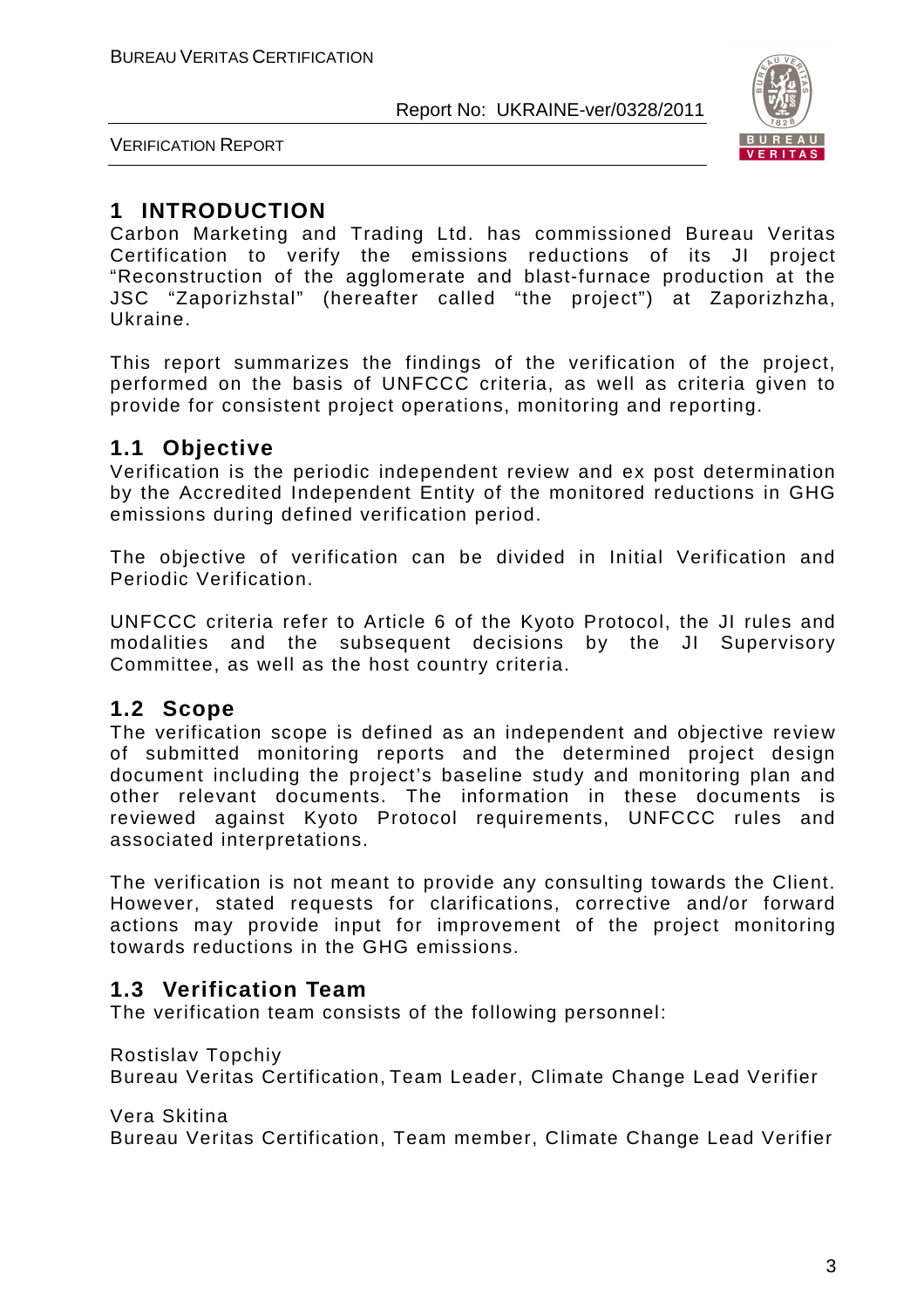

VERIFICATION REPORT

Vitaliy Minyaylo Bureau Veritas Certification Team Member, Climate Change Verifier

This verification report was reviewed by:

Ivan Sokolov Bureau Veritas Certification, Internal Technical Reviewer

Igor Alekseenko Bureau Veritas Certification,Technical specialist

## **2 METHODOLOGY**

The overall verification, from Contract Review to Verification Report & Opinion, was conducted using Bureau Veritas Certification internal procedures.

In order to ensure transparency, a verification protocol was customized for the project, according to the version 01 of the Joint Implementation Determination and Verification Manual, issued by the Joint Implementation Supervisory Committee at its 19 meeting on 04/12/2009. The protocol shows, in a transparent manner, criteria (requirements), means of verification and the results from verifying the identified criteria. The verification protocol serves the following purposes:

- It organizes, details and clarifies the requirements a JI project is expected to meet;
- It ensures a transparent verification process where the verifier will document how a particular requirement has been verified and the result of the verification.

The completed verification protocol is enclosed in Appendix A to this report.

## **2.1 Review of Documents**

The Monitoring report (MR) submitted by Carbon Marketing and Trading Ltd. and additional background documents related to the project design and baseline, i.e. country Law, Project Design Document (PDD), developed JI specific approach and/or Guidance on criteria for baseline setting and monitoring, Host party criteria, Kyoto Protocol, Clarifications on Verification requirements to be checked by an Accredited Independent Entity were reviewed.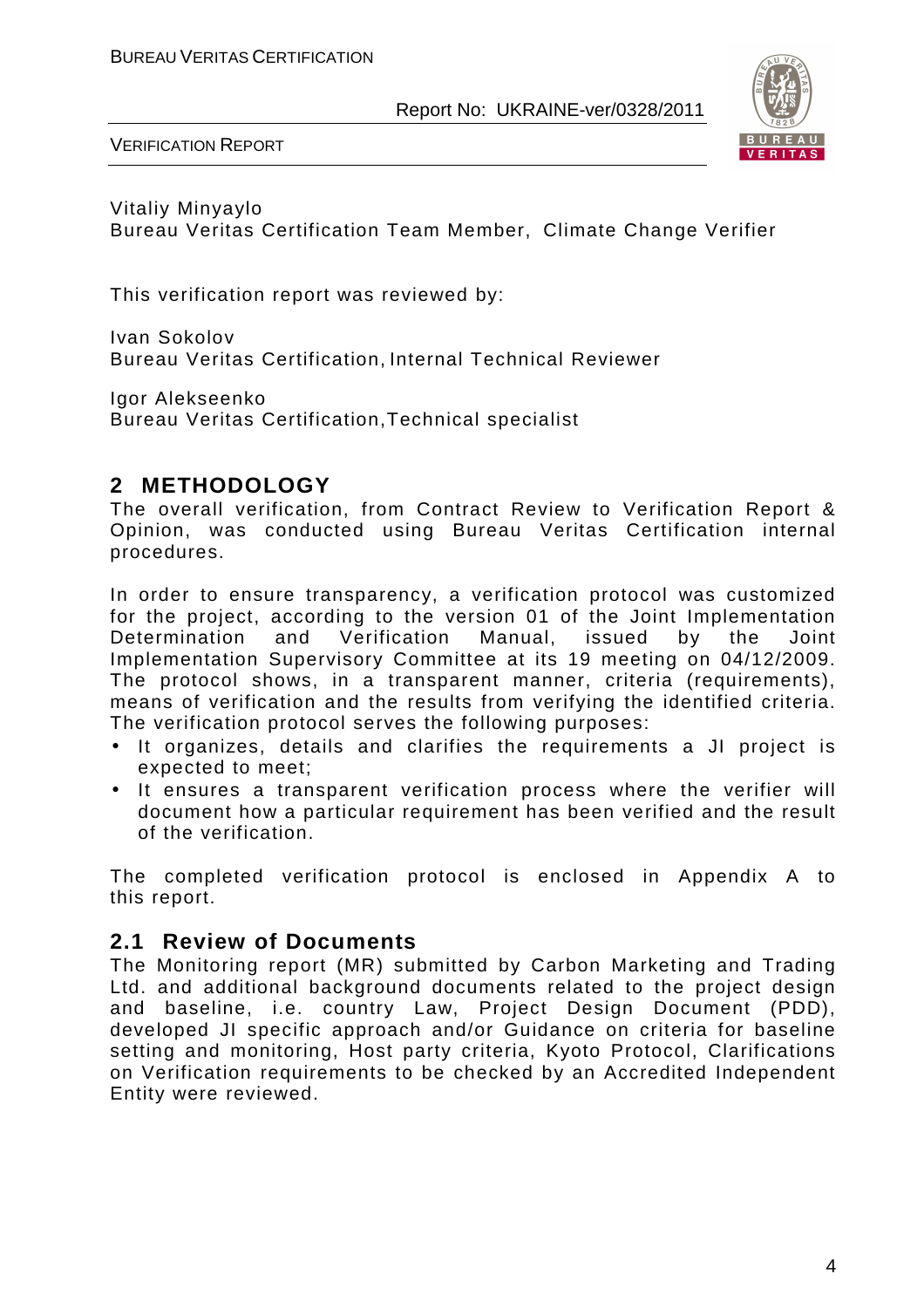

VERIFICATION REPORT

The verification findings presented in this report relate to the:

- Annual Monitoring report for the period 01/01/2011 30/06/2011 version 01 dated 20/07/2011 and Annual Monitoring report for the period 01/01/2011 – 30/06/2011 version 02 dated 22/08/2011;
- project as described in the determined PDD.

## **2.2 Follow-up Interviews**

On 10/08/2011 Bureau Veritas Certification during site visit performed interviews with project stakeholders to confirm selected information and to resolve issues identified in the document review. Representatives of JSC "Zaporizhstal" and Carbon Marketing and Trading Ltd. were interviewed (see References). The main topics of the interviews are summarized in Table 1.

| Interviewed<br>organization  | <b>Interview topics</b>                                                                                                                                                                                                                                                        |
|------------------------------|--------------------------------------------------------------------------------------------------------------------------------------------------------------------------------------------------------------------------------------------------------------------------------|
| <b>JSC</b><br>"Zaporizhstal" | Organizational structure<br>Responsibilities and authorities<br>Training of personnel<br>Quality management procedures and technology<br>Implementation of equipment (records)<br>➤<br>Metering equipment control<br>$\triangleright$ Metering record keeping system, database |
| and Trading Ltd.             | Monitoring procedure<br>Carbon Marketing  > Baseline methodology<br>Monitoring plan<br><b>Monitoring reports</b><br><b>Deviations from PDD</b><br>Emission reduction calculation                                                                                               |

#### **Table 1 Interview topics**

## **2.3 Resolution of Clarification, Corrective and Forward Action Requests**

The objective of this phase of the verification is to raise the requests for corrective actions and clarification and any other outstanding issues that needed to be clarified for Bureau Veritas Certification positive conclusion on the GHG emission reduction calculation.

If the Verification Team, in assessing the monitoring reports and supporting documents, identifies issues that need to be corrected, clarified or improved with regard to the monitoring requirements, it should raise these issues and inform the project participants of these issues in the form of: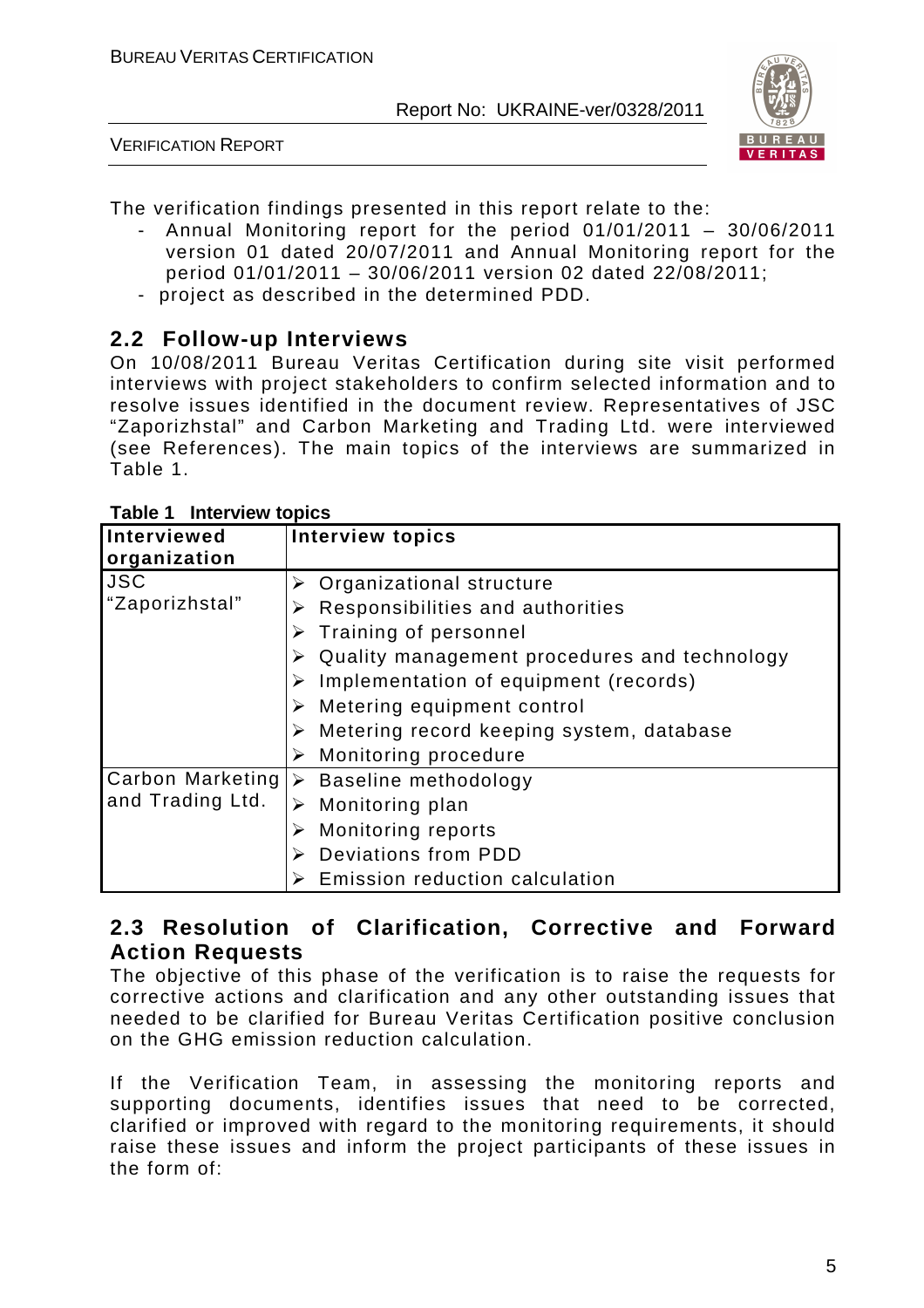

VERIFICATION REPORT

(a) Corrective action request (CAR), requesting the project participants to correct a mistake that is not in accordance with the monitoring plan;

(b) Clarification request (CL), requesting the project participants to provide additional information for the AIE to assess compliance with the monitoring plan;

(c) Forward action request (FAR), informing the project participants of an issue, relating to the monitoring that needs to be reviewed during the next verification period.

To guarantee the transparency of the verification process, the concerns raised are documented in more detail in the verification protocol in Appendix A.

## **3 VERIFICATION CONCLUSIONS**

In the following sections, the conclusions of the verification are stated.

The findings from the desk review of the original monitoring documents and the findings from interviews during the follow up visit are described in the Verification Protocol in Appendix A.

The Clarification Requests, Corrective Action Requests and Forward Action Requests are stated, where applicable, in the following sections and are further documented in the Verification Protocol in Appendix A. The verification of the project resulted in 03 Corrective Action Requests and 06 Clarification Requests.

The number between brackets at the end of each section corresponds to the DVM paragraph.

## **3.1 Remaining issues and FARs from previous verifications**

Remaining issues and FARs from previous verification are absent. Not applicable.

## **3.2 Project approval by Parties involved (90-91)**

Written project approval by Ukraine and Switzerland has been issued by the DFP of that Party when submitting the first verification report to the secretariat for publication in accordance with paragraph 38 of the JI guidelines, at the latest.

The abovementioned written approval is unconditional.

## **3.3 Project implementation (92-93)**

JSC "Zaporizhstal" performs the project of reconstruction of the agglomerate and blast-furnace production aimed to improve energy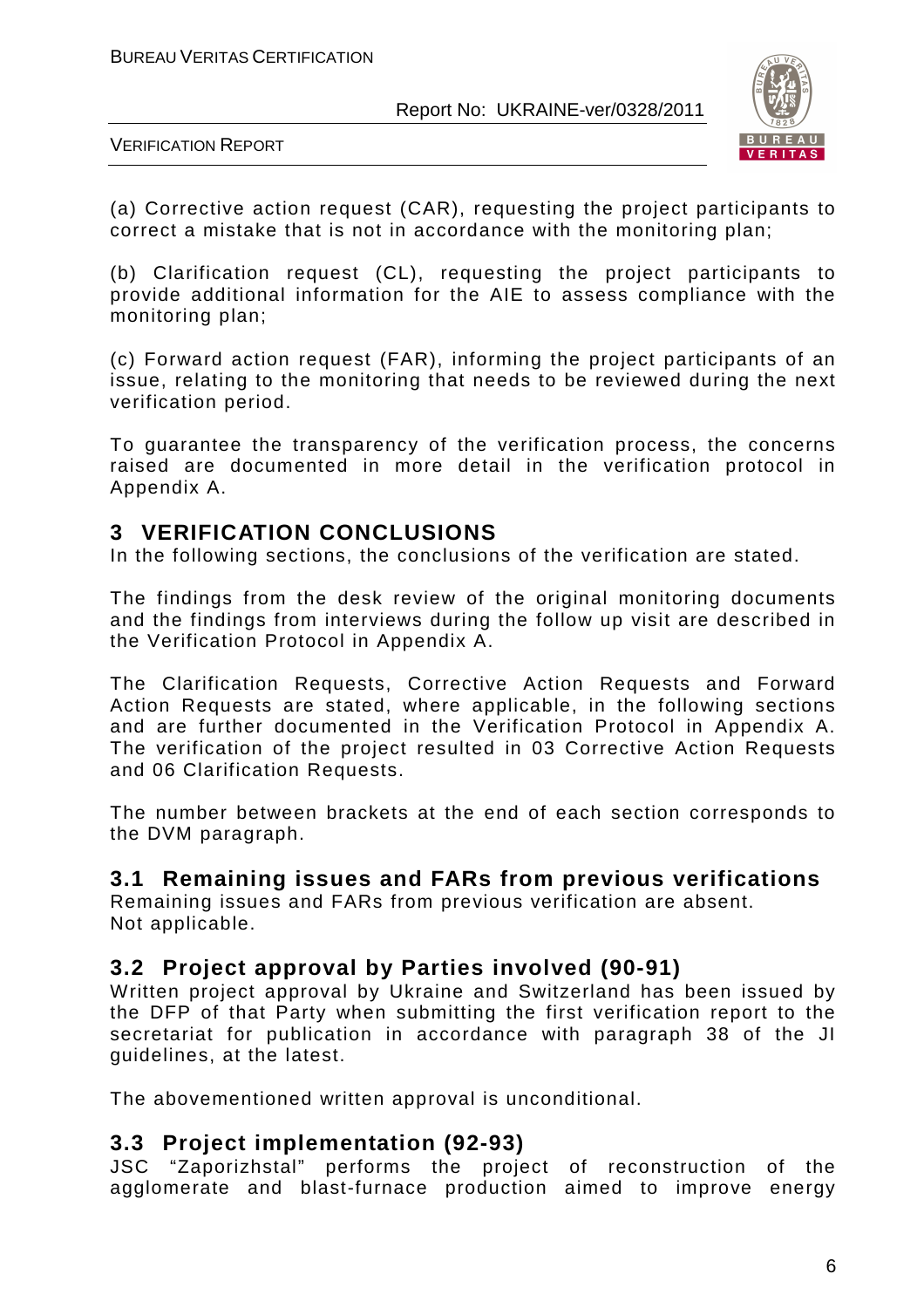

VERIFICATION REPORT

efficiency, reduce greenhouse gases (GHG) emissions and solve other environmental problems of production process.

The proposed Joint Implementation project considers complex resourcesaving effect based on introduction of new sintering machine # 1, radical reconstruction of blast furnace #2, retirement from service of blast furnace # 1 and gradual reconstruction of the remaining blast furnaces ## 4 and 5 as well as technological improvements in the process of sintering and pig iron production.

According to the investment plan the project envisaged the following basic phases (steps) of project implementation:

- 1. Improvement of pig iron production process:
	- 1.1.Radical reconstruction of blast furnace (BF) # 2;
	- 1.2.Reconstruction of BF # 4;
	- 1.3.Reconstruction of BF # 5;
	- 1.4.Installation of pulverized coal injection (PCI) facility at BFs ## 2, 3, 4, 5;
	- 1.5.Installation of the system of automatic control by BFs;
	- 1.6.Measures for BFs technological improvement:
		- a)Improvement of blast furnace coke quality;
		- b)Decreasing of silicon content in the pig iron;
		- c)Decreasing the blast-furnaces idle times and downtime;
		- d)Partitial substitution of the limestone by lime;
		- e)Improvement of the agglomerate quality;
		- f)Replacement of coke by natural gas and coal;
		- g)Oxygen enrichment of blast-furnace blowing etc.
- 2. Improvement of sintering process:
	- 2.1.Installation of a new sintering machine # 1;
	- 2.2.The commissioning of air aspiration equipment of tail part sintering machine.
- 3. Improvement of secondary energy resources production process:
	- 3.1.The construction of the station for heating gas and combustion of air in blast furnace shop.
	- 3.2.Efficiency improvement of oxygen and other secondary energy resources production

In general the JI project led to reduction of specific fuel and energy resources consumption per 1 tonne of pig iron output and, therefore, to GHGs emission reductions.

The actual operation of the proposed project is presented bellow.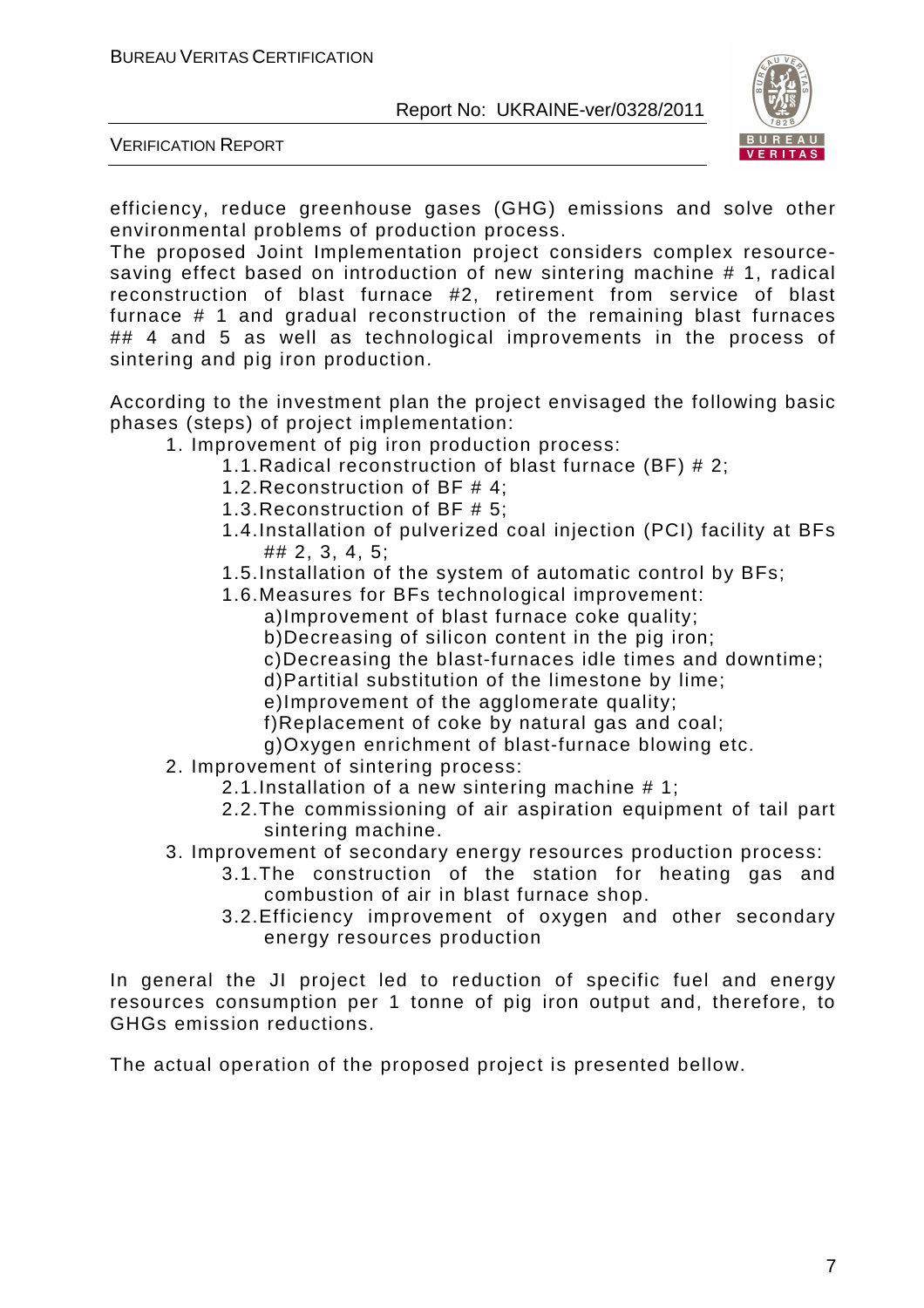

| Phase          | <b>Measures</b>                                                                             | Starting<br>Date | of<br>the<br>Status<br>the<br>project<br>at<br>the<br>stage<br>of<br>project<br>monitoring |
|----------------|---------------------------------------------------------------------------------------------|------------------|--------------------------------------------------------------------------------------------|
| 1              | Improvement of<br>pig<br>iron<br>production process:                                        |                  |                                                                                            |
| 1.1.           | Radical<br>of<br>reconstruction<br>blast furnace $(BF)$ # 2                                 | 01/01/2003       | completed<br>21/11/2004                                                                    |
| 1.2.           | Reconstruction of BF # 4                                                                    | 21/12/2008       | not<br>was<br>completed<br>during the<br>monitoring<br>period                              |
| 1.3.           | Retirement from<br>service<br>of<br>BF # 1                                                  | 17/01/2005       | completed<br>23/12/2005                                                                    |
| 1.4.           | Installation of pulverized coal<br>injection (PCI) facility at BFs<br>## 2, 3, 4, 5         | 03/02/2007       | At the stage<br>of<br>commissioning                                                        |
| 1.5.           | Installation of the system of<br>automatic control by<br><b>BF#2</b>                        | 01/01/2003       | completed<br>21/11/2004                                                                    |
| $\overline{2}$ | Improvement of sintering<br>process:                                                        |                  |                                                                                            |
| 2.1.           | commissioning<br>The<br>of<br>air<br>aspiration equipment of<br>tail part sintering machine | 07/07/2005       | completed<br>12/12/2007                                                                    |
| 2.2            | Installation<br>of<br>the<br>new<br>sintering machine #1                                    | 14/02/2011       | not<br>was<br>completed<br>during the<br>monitoring<br>period                              |
| 3              | Improvement of secondary<br>resources<br>energy<br>production process:                      |                  |                                                                                            |
| 3.1.           | The<br>construction<br>0f<br>the<br>station for heating gas                                 | 01/01/2003       | completed<br>21/11/2004                                                                    |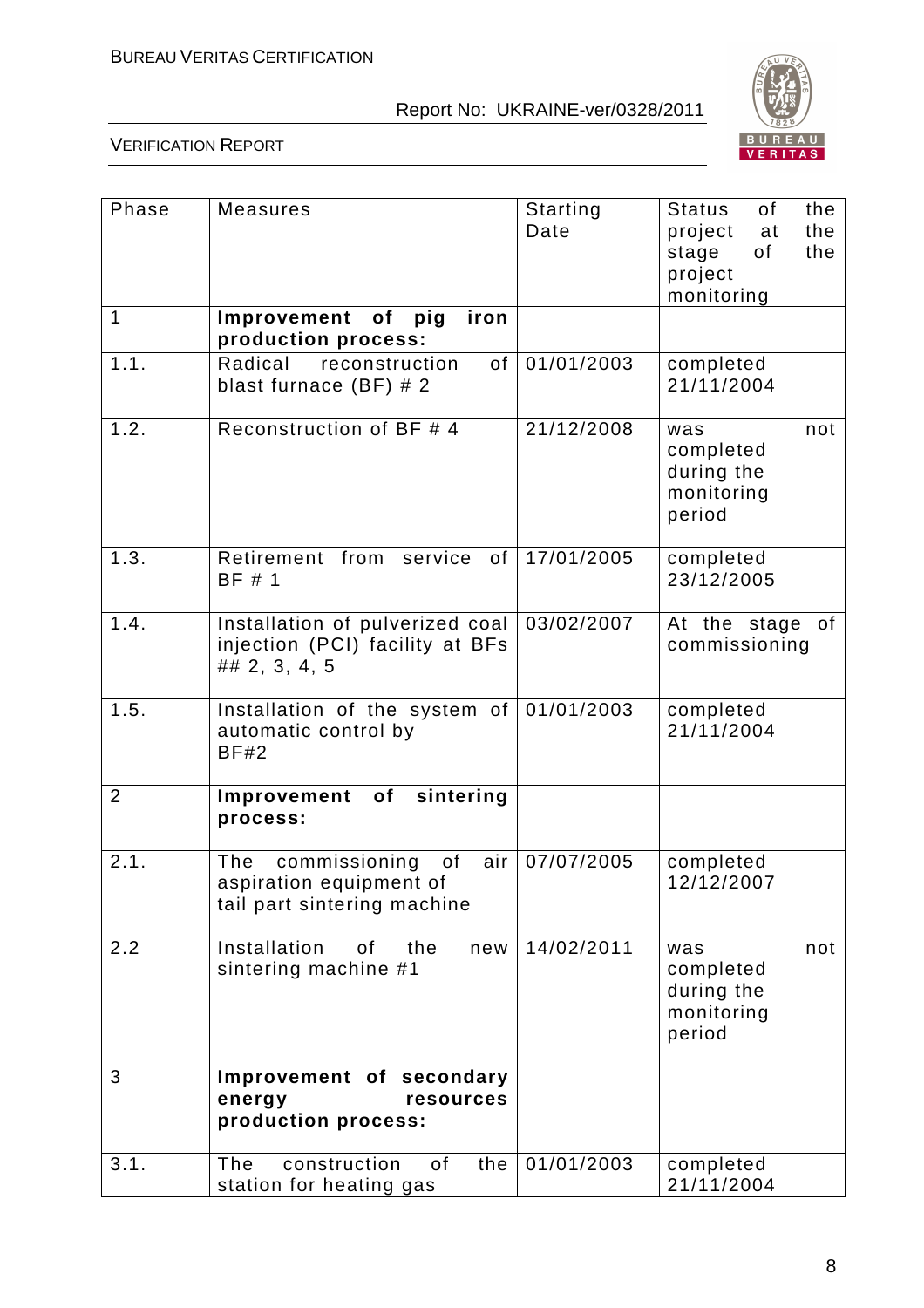

VERIFICATION REPORT

| and combustion of air in blast<br>furnace shop |  |
|------------------------------------------------|--|
|                                                |  |

The identified areas of concern as to Project implementation, project participants response and BV Certification's conclusion are described in Appendix A Table 2 (refer to CL 01, CL 02, CL 03, CL 04, CL05).

## **3.4 Compliance of the monitoring plan with the monitoring methodology (94-98)**

The monitoring occurred in accordance with the monitoring plan included in the PDD regarding which the determination has been deemed final and is so listed on the UNFCCC JI website.

For calculating the emission reductions key factors, such as total pig iron output, quantity of each fuel used in making pig iron, emission factor for fuel consumption, electricity consumed in producing pig iron, emission factor for electricity consumption, quantity of each fuel used in sintering process, electricity consumed in sintering process, quantity of each reducing agent in pig iron production, emission factor of each reducing agent, quantity of each other input in pig iron production, emission factor of each other input, quantity of each fuel used for balance of process needs, electricity consumed for balance of process needs, influencing the baseline emissions and the activity level of the project and the emissions due to the JI project as well as risks associated with the project were taken into account, as appropriate.

Data sources used for calculating emission reductions or enhancements of net removals, such as (plant records, Statistics of JSC "Zaporizhstal", IPCC Guidelines for National Greenhouse Inventories) are clearly identified, reliable and transparent.

Emission factors, including default emission factors, are selected by carefully balancing accuracy and reasonableness, and appropriately justified of the choice.

The calculation of emission reductions or enhancements of net removals is based on conservative assumptions and the most plausible scenarios in a transparent manner.

The monitoring equipment used for baseline and project emission calculation is present in the Annex 2 of Monitoring Reports.

The identified areas of concern as to Compliance with monitoring plan, project participants response and BV Certification's conclusion are described in Appendix A Table 2 (refer to CL 06, CAR 01).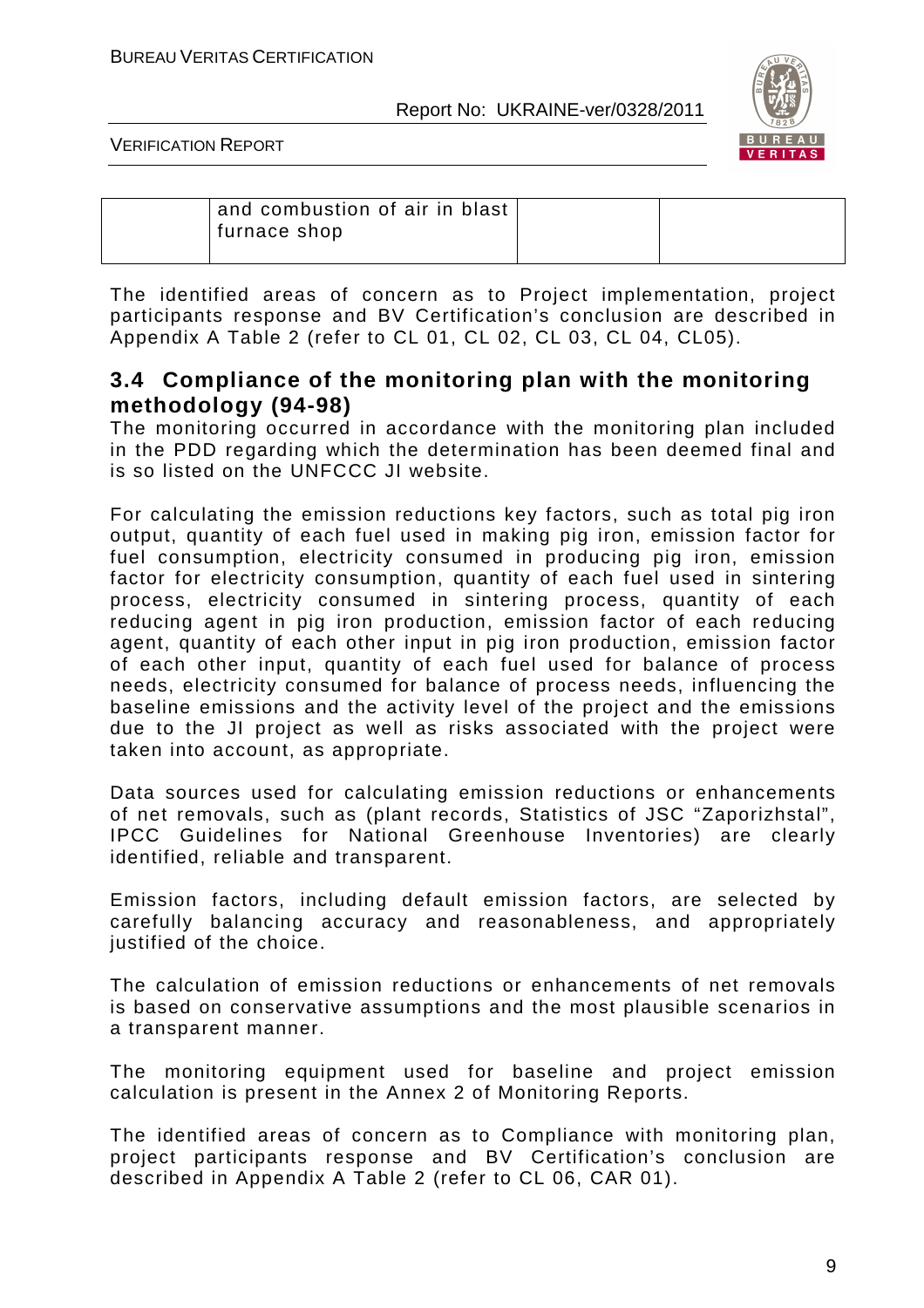

VERIFICATION REPORT

## **3.5 Revision of monitoring plan (99-100)**

Not applicable for this verification process.

## **3.6 Data management (101)**

The data and their sources, provided in Monitoring reports, are clearly identified, reliable and transparent (refer to section 3.4 of this report).

Data sources used for calculating emission reductions are clearly identified, reliable and transparent. On site responsible persons register data from the measurement equipments and fixed monitoring data to logbooks, monthly data collected to the technical reports. Moreover, there is electronic database of monitoring data. All roles and responsibilities are described in details in the Monitoring reports.

The procedures of receiving data for monitoring execution and responsibility for its realization at Zaporizhstal will be regulated by the internal normative documents of Zaporizhstal, by internal order regarding "Organization and procedure of metrological supervision conduction to ensure the unity of measurements at the Plant" and by internal order regarding "Metrological department" in accordance with project documentation and monitoring plan.

The monitoring procedures are comprehensible, as they had already been used at Zaporizhstal for measuring input and output production parameters, and also for receiving data on level of fuel and energy resources and raw-materials consumption.

The monitoring of JI project indicators of at JSC "Zaporizhstal" was realized on regular basis where the system of data collection on fuel and energy resources (FER) consumption was used.

The data needed for the monitoring of to the project was collected during the process of normal equipment use.

Information required for MR is collected by sending to the ACS department technical reports on fuel and energy resources (FER) consumption by Chief energy specialist department, technical reports on production and consumption of carbon content materials by main manufacturing units.

Technical reports are processed (entered into computer) and calculated to get data on cost and specific FER and material consumption per unit of production (pig iron). Data are collected in printed documents and, partially, in the electronic database of Zaporizhstal (ACS department). All those documents are saved in the Production Accounting Unit of General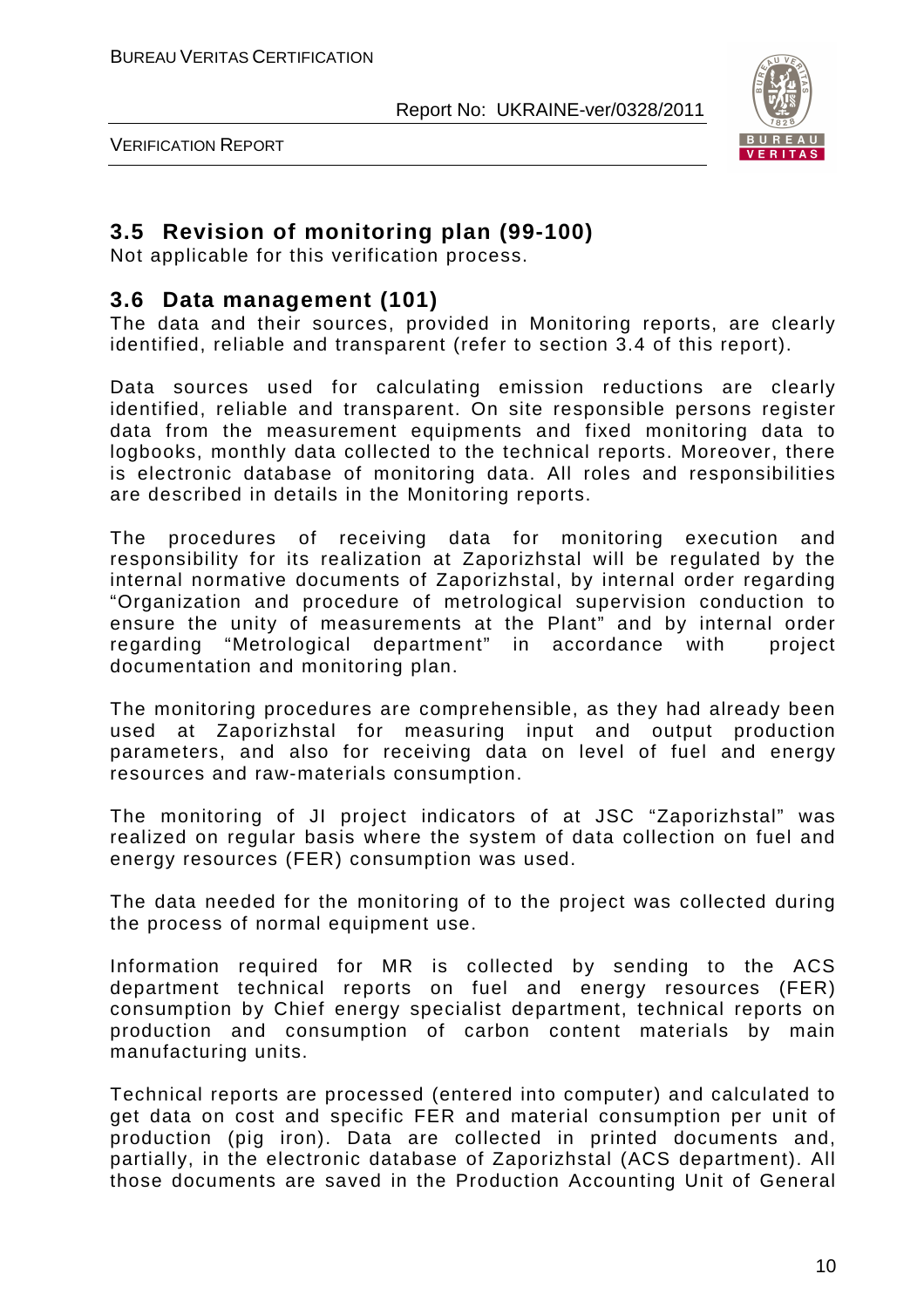

VERIFICATION REPORT

Accounting department Data is systematized in the documents of the daily, monthly and annually registration. To calculate annual emission reductions information from annual cost price calculations for the correspondent year is used.

Monitoring equipment meets the regulatory requirements of Ukraine regarding accuracy and measurement error. All the equipment used for monitoring purposes, are in line with national legislative requirements and standards. The accuracy of devices is guaranteed by the manufacturers; the error was calculated and confirmed by the device certificates. The documented instructions to operate the facilities are stored at the working places. Verification of the equipment have been conducted in accordance with the standard of the plant STP 7.6-07-03 "Organization and procedure of measuring equipment verification".

All measuring equipment was included in the verification schedule and verified with established periodicity.

Responsibility for maintenance of the facilities and monitoring equipment at JSC Zaporizhstal as well as for their accuracy are determined by the internal standards of the plant: STP 7.6-01-03, STP 7.6-03-03, STP 7.6- 04-03, STP 7.6-05-03, STP 7.6-06-03, STP 7.6-07-03, STP 7.6-08-03, STP 7.6-09-03 and STP 7.6-07-10. Chief Metrological Specialist of the plant is the responsible one according to these standards.

The measurement results had been used by the economic planning department, Chief power-engineering specialist department, other services and technical staff of the plant. The procedure of their usage is reflected in the technological instructions of production processes regime and also in the internal order regarding "Metrological department" and internal standard of the plant STP 7.6-06-03 "Organization and procedure of analysis of technological processes metrological provision.

The monitoring data reports and calculations are under the competence of the Chief of laboratory for environmental protection in accordance to the interior orders of the plant.

During site visit, all passports of measurement equipments that used in the JI project were provided for revision. Thus, the function of the monitoring equipment, including its calibration status, is in order.

The evidence and records used for the monitoring are maintained in a traceable manner.

The data collection and management system for the project is in accordance with the monitoring plan. Furthermore, internal audits and checking measures are carried out regularly as was planned.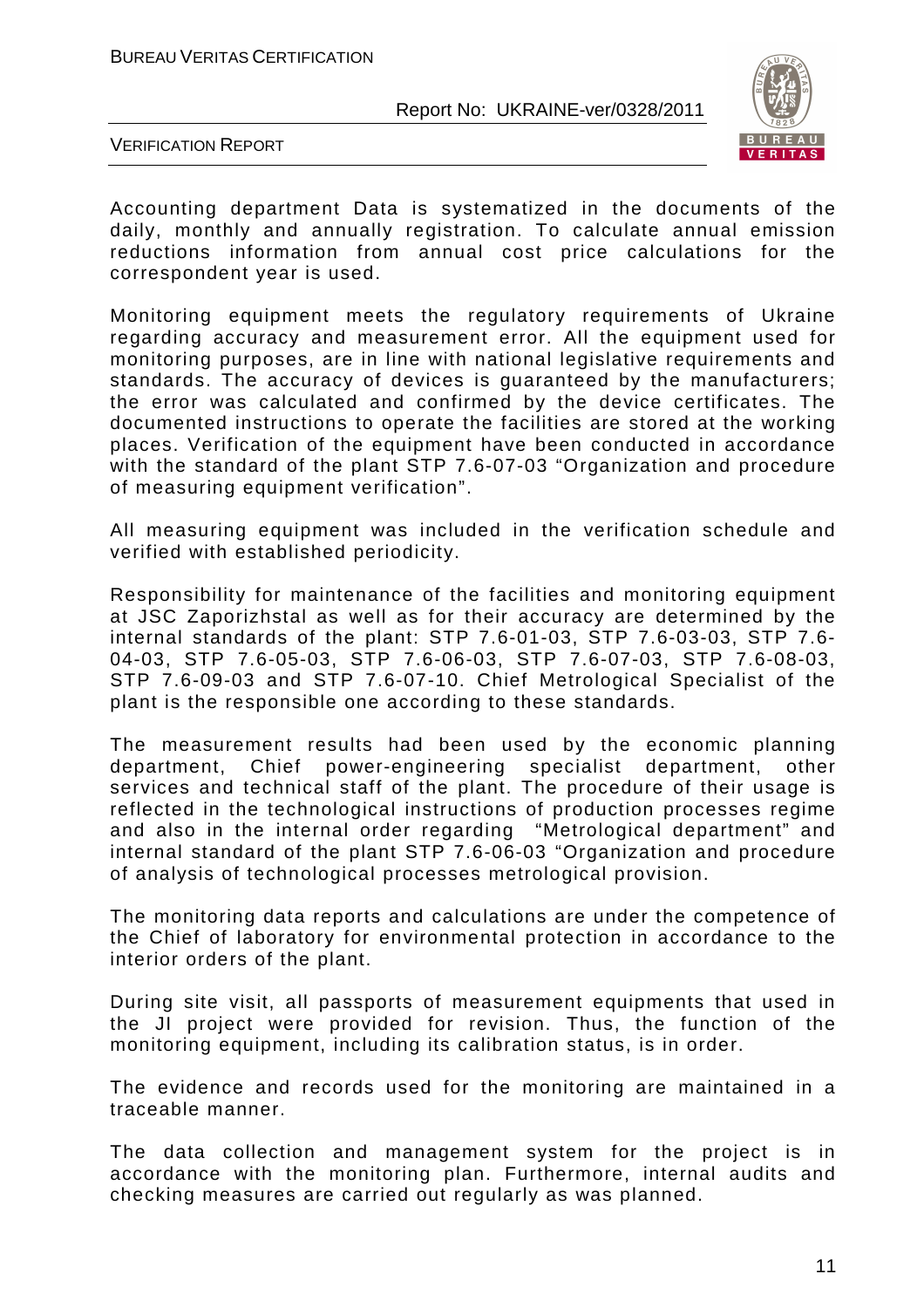

VERIFICATION REPORT

The calculation of emission reductions is based on conservative assumptions and the most plausible scenarios in a transparent manner.

The identified areas of concern as to Data management, project participants response and BV Certification's conclusion are described in Appendix A Table 2 (refer to CAR 02, CAR 03).

## **3.7 Verification regarding programmes of activities (102- 110)**

Not applicable.

## **4 VERIFICATION OPINION**

Bureau Veritas Certification has performed the initial and periodic verification of the JI project "Reconstruction of the agglomerate and blastfurnace production at the JSC "Zaporizhstal" in Zaporizhzha, Ukraine, which applies JI specific approach. The verification was performed on the basis of UNFCCC criteria and host country criteria and also on the criteria given to provide for consistent project operations, monitoring and reporting.

The verification consisted of the following three phases: i) desk review of the project design and the baseline and monitoring plan; ii) follow-up interviews with project stakeholders; iii) resolution of outstanding issues and the issuance of the final verification report and opinion.

The management of Carbon Marketing and Trading Ltd. is responsible for the preparation of the GHG emissions data and the reported GHG emissions reductions of the project on the basis set out within the project Monitoring and Verification Plan indicated in the final PDD version 02. The development and maintenance of records and reporting procedures in accordance with that plan, including the calculation and determination of GHG emission reductions from the project, is the responsibility of the management of the project.

Bureau Veritas Certification verified the project Monitoring reports version 02 for the reporting periods as indicated below. Bureau Veritas Certification confirms that the project is implemented as planned and described in approved project design documents. Installed equipment being essential for generating emission reduction runs reliably and is calibrated appropriately. The monitoring system is in place and the project is generating GHG emission reductions.

Bureau Veritas Certification can confirm that the GHG emission reduction is accurately calculated and is free of material errors, omissions, or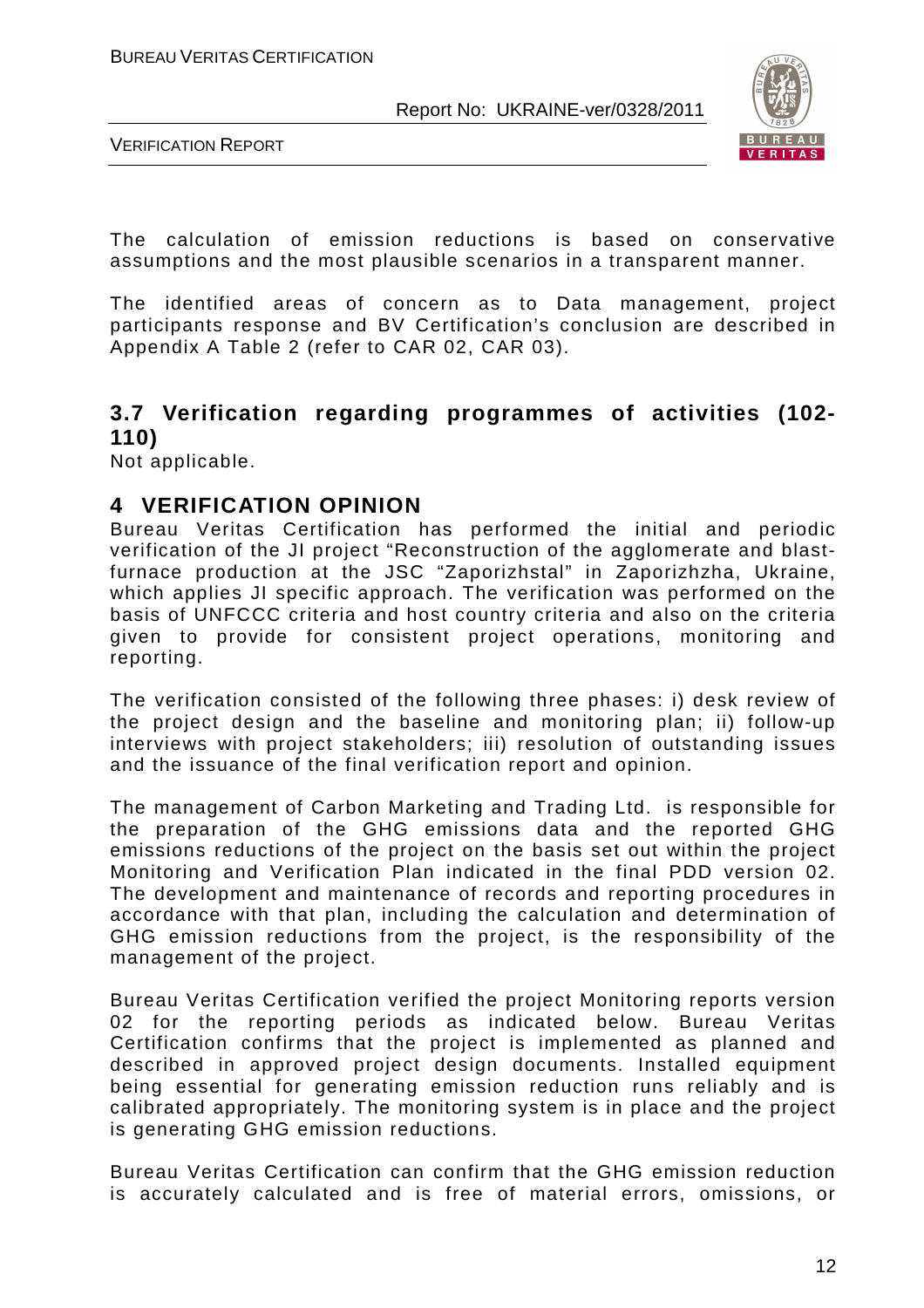

VERIFICATION REPORT

misstatements. Our opinion relates to the project's GHG emissions and resulting GHG emissions reductions reported and related to the approved project baseline and monitoring, and its associated documents. Based on the information we have seen and evaluated, we confirm, with a reasonable level of assurance, the following statement:

| Reporting period from 01/01/2011 to 30/06/2011 |          |                                           |
|------------------------------------------------|----------|-------------------------------------------|
| <b>Baseline emissions</b>                      |          | : 4 134 903 $t CO2$ equivalents           |
| Project emissions                              |          | : 3 849 488 t CO <sub>2</sub> equivalents |
| Leakages                                       | : 14828  | t $CO2$ equivalents                       |
| <b>Emission reductions</b>                     | : 270587 | t CO <sub>2</sub> equivalents             |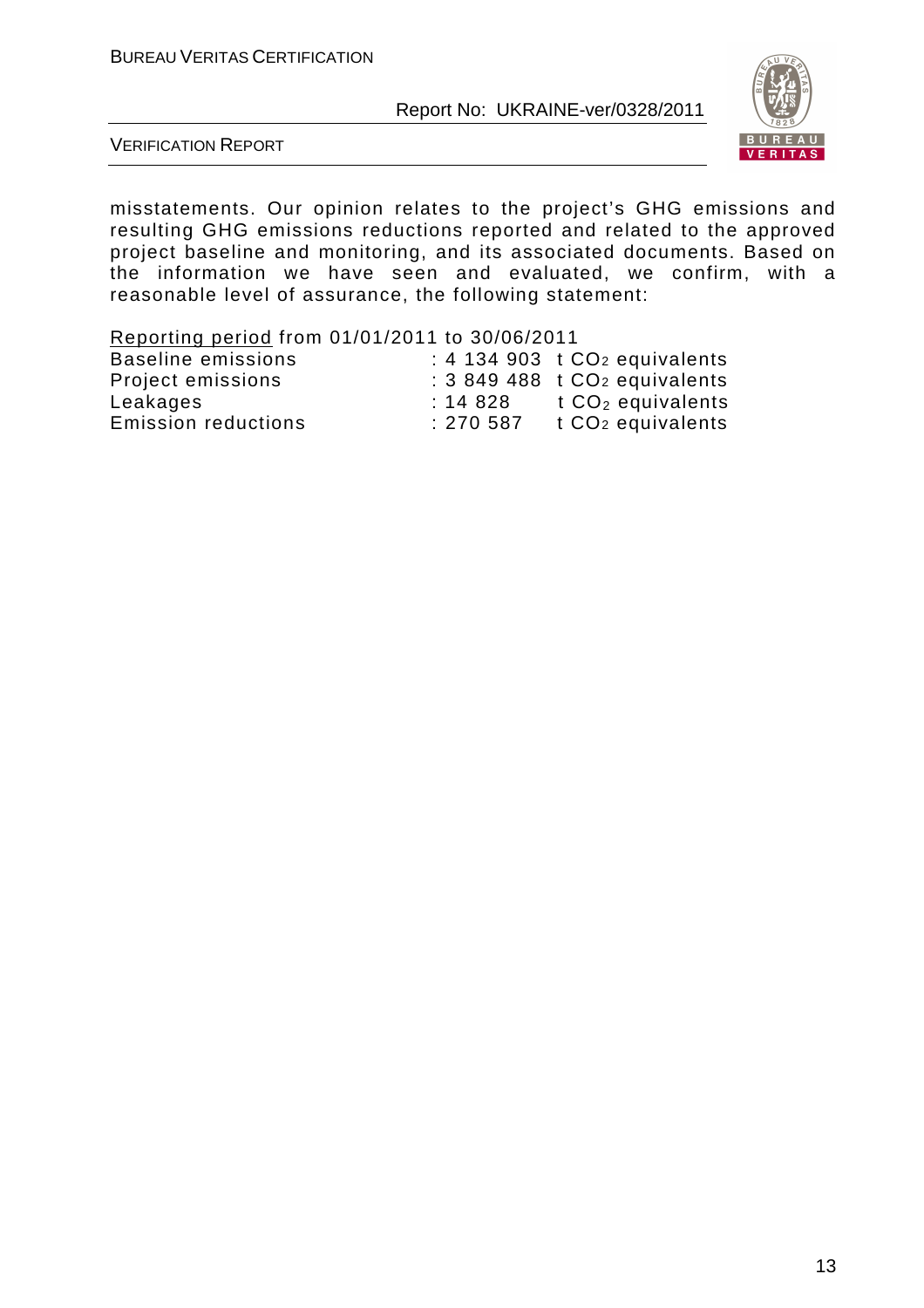

VERIFICATION REPORT

## **5 REFERENCES**

#### **Category 1 Documents:**

Documents provided by Carbon Marketing and Trading Ltd. that relate directly to the GHG components of the project.

- /1/ PDD of the JI project "Reconstruction of the agglomerate and blast-furnace production at the JSC "Zaporizhstal" version 02 dated 14/04/2011
- /2/ Monitoring report for the period 01/01/2011 to 30/06/2011 of JI project "Reconstruction of the agglomerate and blast-furnace production at the JSC "Zaporizhstal" version 01 dated 20/07/2011
- /3/ Monitoring report for the period 01/01/2011 to 30/06/2011 of JI project "Reconstruction of the agglomerate and blast-furnace production at the JSC "Zaporizhstal" version 02 dated 22/08/2011
- /4/ Letter of Approval from National Environmental Investment Agency of Ukraine № 1386/23/7 dated 31/05/2011
- /5/ Letter of Approval from Swiss DFP Federal Office for the Environment № J294-0485 dated 27/04/2011
- /6/ Determination report №UKRAINE-det/0250/2011 of the JI project "Reconstruction of the agglomerate and blast-furnace production at the JSC "Zaporizhstal" dated 04/05/2011

#### **Category 2 Documents:**

Background documents related to the design and/or methodologies employed in the design or other reference documents.

- /1/ Report of the air protection for  $1<sup>st</sup>$  quarter of 2011. Form 2TP (air).
- $/2$  Report of the air protection for  $2^{st}$  quarter of 2011. Form 2TP (air).
- /3/ Help the class-voltage electricity consumed in the agglomerate and blast-furnace production.
- /4/ The protocol the meeting with Technical Director on the state of basic production assets Zaporizhstal and prepare a strategy for its reconstruction and technical upgrading dated 25 december 2002.
- /5/ JSC "Zaporizhstal". Business-plan. Technical reequipment of agglofactory. Reconstruction of agglomachine No.1. Reg No.539584
- /6/ List of immovable's that are transferred into the ownership of JSC "Zaporizzhia Metallurgical Industrial Complex "Zaporizhstal" dated 19.08.2000
- /7/ State technical committee statement of putting ready-built object into operation No. 678p dated 23.06.2005
- /8/ Business-plan. General overhaul and reconstruction of blastfurnace-4.
- /9/ List of volumes related to general overhaul of blast-furnace-4 JSC "Zaporizhstal"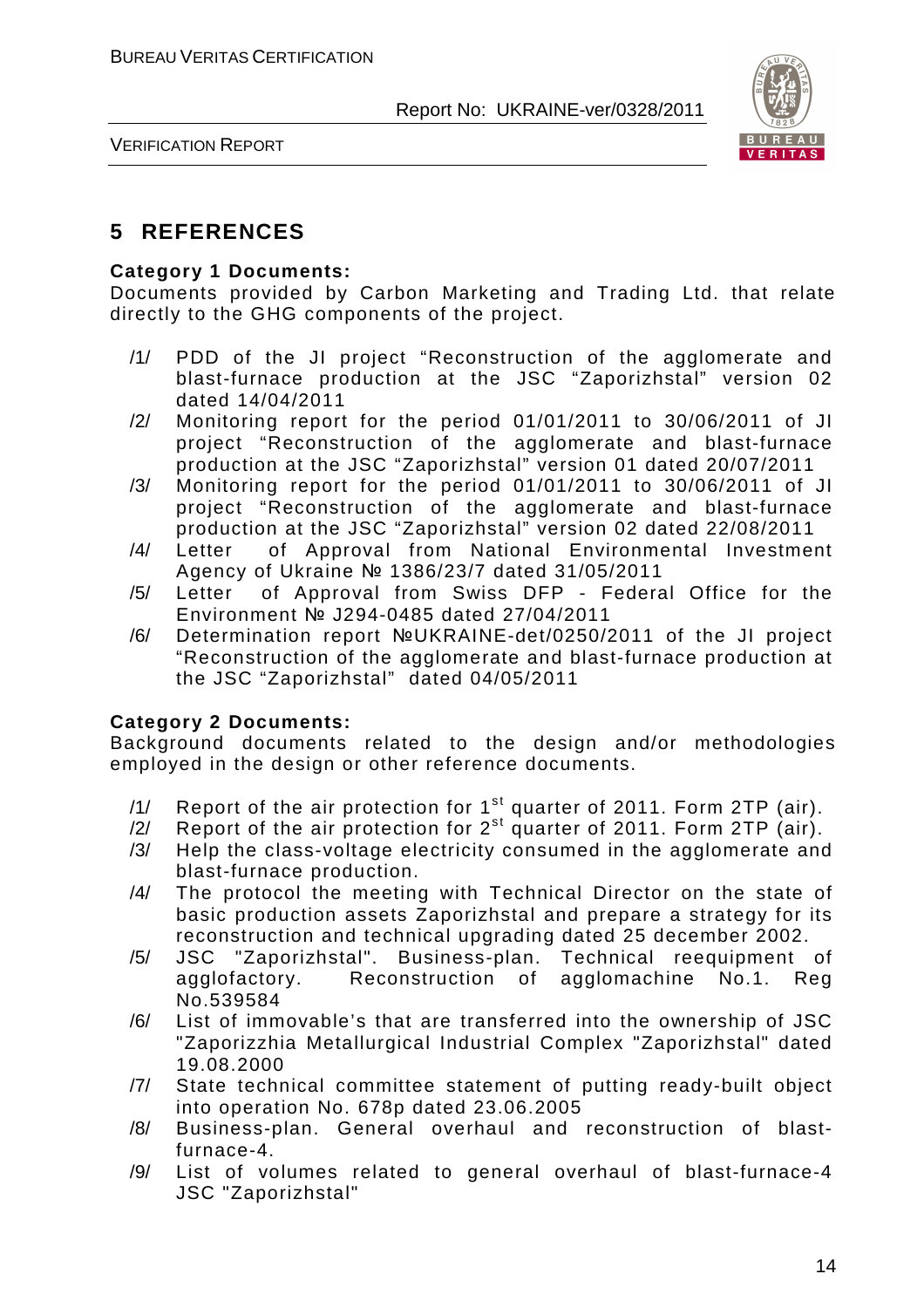

- /10/ Natural gas composition register. Started 2011
- /11/ Certificate of physical-chemical parameters of natural gas for the six month of 2011
- /12/ Natural gas composition register for the six month of 2011
- /13/ Report for January, February, March, April, May, June 2011.
- /14/ Rules of gas and liquids wastes measurement using restriction equipment RD 50-213-80
- /15/ Gas balance register for the six month of 2011
- /16/ Natural and blast-furnace gas register for the six month of 2011
- /17/ Consumer technical and economic calculation accounting
- /18/ Water assessment register for the six month of 2011
- /19/ Actual volumes of production in departments of industrial complex for the six month of 2011
- /20/ Report on electric power wastes in metallurgical industrial complex JSC "Zaporizhstal" for the six month of 2011
- /21/ Report on work of gas department for the six month of 2011
- /22/ Project of JSC "Zaporizhstal" "General overhaul and reconstruction of blast-furnace-4 Volume 1
- /23/ Project of JSC "Zaporizhstal" "General overhaul and reconstruction of blast-furnace-4 Volume 2 Reg. No.488406
- /24/ Project of JSC "Zaporizhstal" "General overhaul and reconstruction blast-furnace-4 Volume 2. Statement of ecological consequence
- /25/ Project of JSC "Zaporizhstal" "General overhaul and reconstruction blast-furnace-4 Volume 2. Environmental impact assessment
- /26/ Information on training, retraining and raising the level of personnel skills of JSC "Zaporizhstal" for 2011.
- /27/ Goals of personnel training department in the field of quality, environment and labor protection for 2011.
- /28/ Information on personnel training of JSC "Zaporizhstal" for 2011
- /29/ Quality, environment and labor protection policy of JSC "Zaporizhstal"
- /30/ Information on training and raising the level of personnel skills of JSC "Zaporizhstal" for 2011
- /31/ Personnel training programm of JSC "Zaporizhstal" for working with equipment for preparation and injection of dust-coal fuel into blast-furnace
- /32/ Second stage of training according appendix B to the contract No. 1323.37515.06.64I dated 08/12/06 between JSC "Zaporizhstal" and Kuttner GmbH & Co. KG
- /33/ Certificate of attendance the group seminar GEN01/PLC01/PLC02/PLC03/POS01 for V.Bublej
- /34/ Certificate of attendance the group seminar GEN01/PLC01/PLC02/PLC03/POS01 for A.Gavrylenko
- /35/ Certificate of attendance the group seminar GEN01/PLC01/PLC02/PLC03/POS01 for S.Moscalets
- /36/ Help on the quality of sinter (2004 to 2011.)
- /37/ Journal of industrial water balance on sinister workshop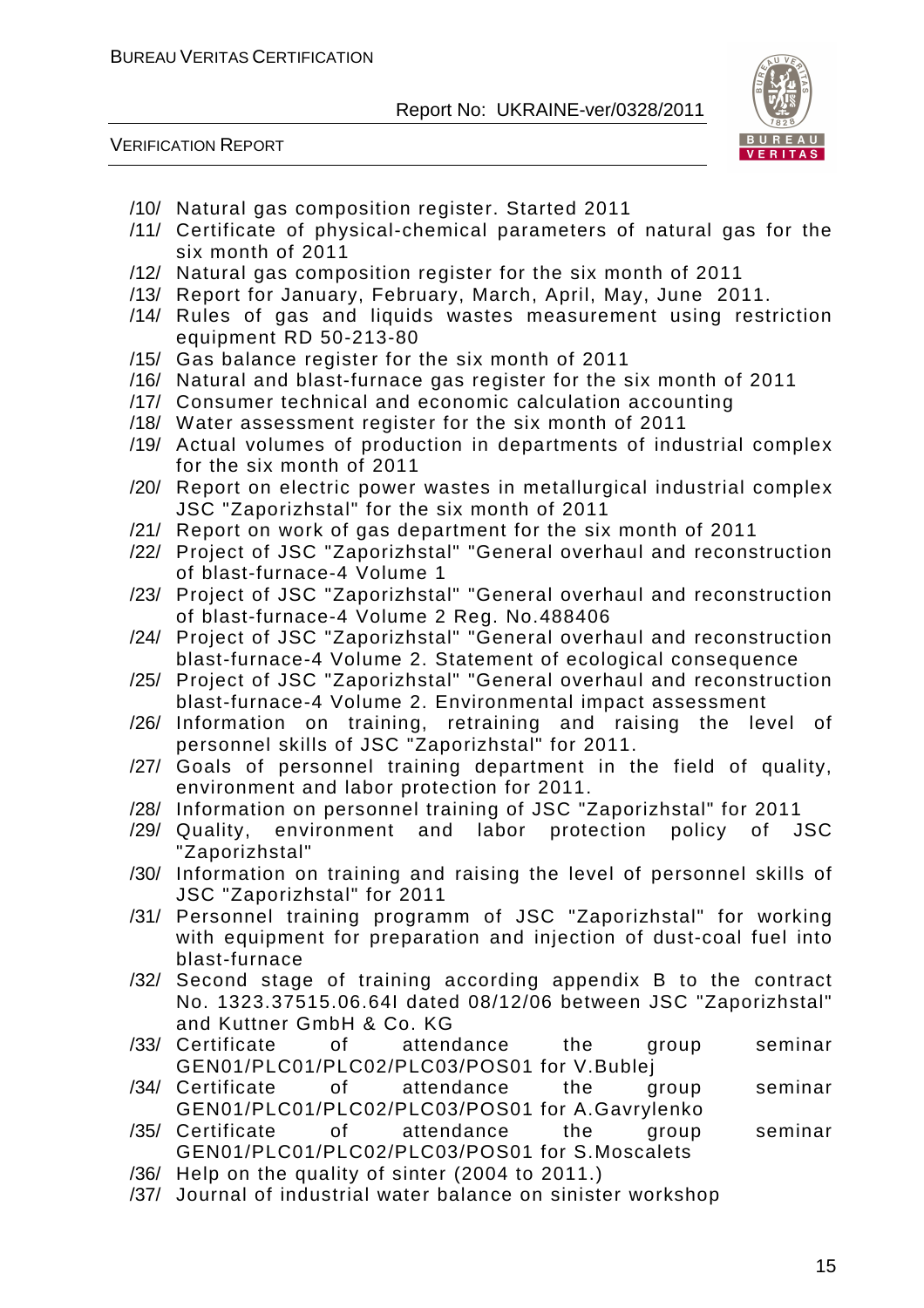



- /38/ Shipped pig iron logbook
- /39/ Electronic form accounting of electricity consumption by the blast furnace workshop
- /40/ Report on energy consumption for active power
- /41/ Electronic form accounting of electricity consumption in the sinter workshop
- /42/ Report on energy consumption for active power
- /43/ Counting of electricity per day substation M-1 logbook
- /44/ Monthly report on consumption of electricity
- /45/ Daily statement of electricity consumption by substation M-1
- /46/ Internal standard of JSC "Zaporizhstal" STP 7.6-01-03 "Metrological support"
- /47/ Internal standard of JSC "Zaporizhstal" STP 7.6-03-03 "Procedure for repair of measuring equipment"
- /48/ Internal standard of JSC "Zaporizhstal" STP 7.6-04-03 "Procedure for metrological review"
- /49/ Internal standard of JSC "Zaporizhstal" STP 7.6-05-03 "Procedure for metrological certification"
- /50/ Internal standard of JSC "Zaporizhstal" STP 7.6-06-03 "Procedure for analyze ensuring of technological process"
- /51/ Internal standard of JSC "Zaporizhstal" STP 7.6-07-03 "Procedures for verification and calibration"
- /52/ Internal standard of JSC "Zaporizhstal" STP 7.6-08-03 "Provisions on liability for condition of measuring equipment in subdivisions"
- /53/ Internal standard of JSC "Zaporizhstal" STP 7.6-09-03 "Procedure for developing, manufacturing and operating templates"
- /54/ Internal standard of JSC "Zaporizhstal" STP 7.6-10-03 "Metrological supervision of the flowmeters"
- /55/ Passport. electromechanical railroad scales (HP-200000RT) #45
- /56/ Passport. electromechanical railroad scales (HP-200000RT) #46
- /57/ Passport. Consumption controller (3095 FB)№105150
- /58/ Passport. Secondary device BRU-10 №185
- /59/ Passport. Consumption controller Metran -43F №58086
- /60/ Passport. Consumption controller Меtran-100 DD №145928
- /61/ Passport. Secondary device Disk-250 №68400
- /62/ Passport. «ГРУ ТЭЦ 07-1/7ш» EA05RL #011003372
- /63/ Passport. «ГРУ ТЭЦ 09-1/11ш» EA05RL #011003293
- /64/ Passport. «ГРУ ТЭЦ 09-2/12ш» EA05RL #01103190
- /65/ Passport. «ГРУ ТЭЦ 123-1/33ш» EA05RL #01103155
- /66/ Passport. «М-1 123А-2/52» EA05RL №01103278
- /67/ Passport. «М-1 123-2/38» EA05RL №01103195
- /68/ Passport. «М-1 09-3/15» EA05RL №01103156
- /69/ Passport. «М-1 123А-/52» EA05RL №01103234
- /70/ Passport. «ПС-34А 112Т-2/13» EA05RL №01103374
- /71/ Passport. «ПС-34А 112Т-2/18» EA05RL №01103225
- /72/ Passport. «ПС-123 150-1/4» EA05RL №01103283
- /73/ Passport. «ПС-7 155Т-1/5» EA05RL №01103187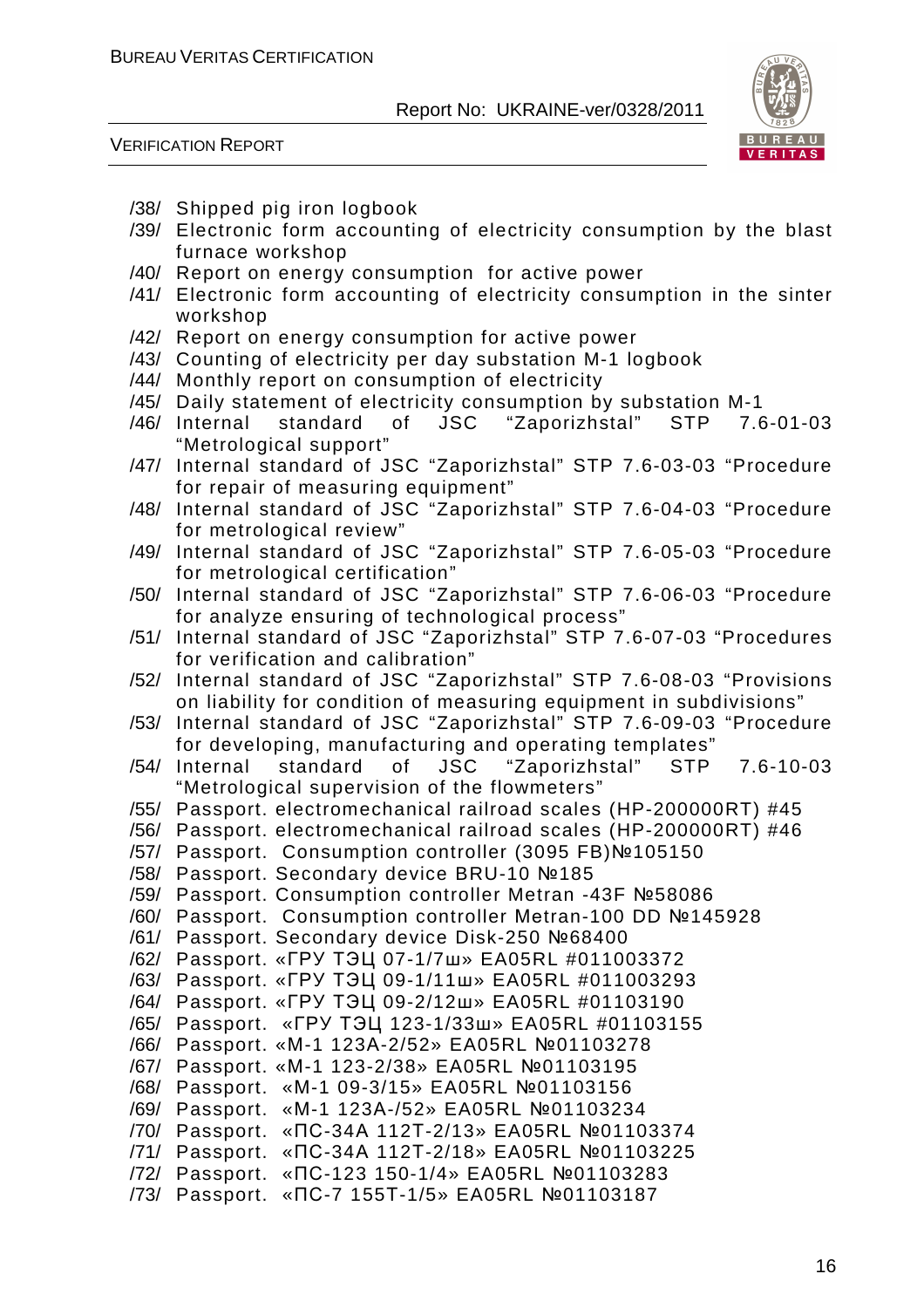

| «ПС-7 155Т-2/20» EA05RL №01103276<br>/74/<br>Passport.                        |
|-------------------------------------------------------------------------------|
| «ПС-123 223Т-1/20» EA05RL №01103366<br>/75/<br>Passport.                      |
| /76/<br>Passport.<br>«ПС-123 223Т-2/21» EA05RL №01103196                      |
| /77/<br>Passport.<br>Consumption controller Metran-100 DD №67542              |
| Secondary device Disk-250 №82670<br>/78/<br>Passport.                         |
| pressure controller Metran-100 DI №67496<br>/79/<br>Passport.                 |
| Passport. Secondary device Disk-250 №120994<br>/80/                           |
| /81/<br>Complex Flowtech №583<br>Passport.                                    |
| «ГРУ ТЭЦ 17Б-1/25ш» EA05RL #01103170<br>/82/<br>Passport.                     |
| «ГРУ ТЭЦ 17А-3/31ш» EA05RL #01103132<br>/83/<br>Passport.                     |
| /84/<br>«ГРУ ТЭЦ 17А-3/32ш» EA05RL #01103265<br>Passport.                     |
| Passport. «ГРУ ТЭЦ 34-34а-2/30ш» EA05RL #01103184<br>/85/                     |
| «M-1 34-34a-1/30» EA05RL №01103390<br>/86/<br>Passport.                       |
| /87/<br>Passport. « M-1 17A-1/41» EA05RL №01103367                            |
| /88/<br>«ПС-17 102Т-1/17» EA05RL №01103359<br>Passport.                       |
| /89/<br>«ПС-17 102Т-2/2»0 EA05RL №01103161<br>Passport.                       |
| /90/<br>«ПС-34А Э-9/12» EA05RL №01103275<br>Passport.                         |
| «ПС-34А 112Т-1/13» EA05RL №01103374<br>/91/<br>Passport.                      |
| «ПС-34А 112Т-2/18» EA05RL №01103225<br>/92/<br>Passport.                      |
| Scales for coke MD 014.03-2 №02/30E<br>/93/<br>Passport.                      |
| /94/<br>Scales for coke MD 014.03-2 №02/31E<br>Passport.                      |
| /95/<br>Passport. Electromechanical bin scales HP-M №02/13E                   |
| /96/<br>Electromechanical bin scales HP-M Nº02/14E<br>Passport.               |
| /97/<br>Index funnel scales "Atlascar" #9<br>Passport.                        |
| Index funnel scales "Atlascar" #10<br>/98/<br>Passport.                       |
| /99/<br>Passport.<br>Lever-type railroad scales BO-2002 №50                   |
| Consumption controller DM3583 №47030<br>/100/ Passport.                       |
| Secondary device KSD-3 №203094<br>/101, Passport.                             |
| Consumption controller Saphir M5430 Nº06311624<br>/102/ Passport.             |
| Transformer IRT 5922 №043-0008<br>/103/ Passport.                             |
| Secondary device Disk-250M №1780<br>/104/ Passport.                           |
| Consumption controller Saphir M5430 Nº04190363<br>/105 <sub>/</sub> Passport. |
| /106/ Passport. Transformer IRT 5922 №043-0016                                |
| /107/ Passport. Secondary device Disk-250M №1817                              |
| /108 Passport. Consumption conlroller Saphir M5430 №08063500                  |
| /109 Passport. Transformer IRT 5920 Nº043-5923                                |
| Secondary device KSU-3 №978752<br>/110 <sub>/</sub> Passport.                 |
| Consumption conlroller DM №84898<br>/111, Passport.                           |
| Secondary device KSD-3 №203067<br>/112/ Passport.                             |
| /113/ Passport.<br>Pressure controller Metran-55DI №248850                    |
| Secondary device KSU -3 №64945<br>/114/ Passport.                             |
| Consumption conlroller DM3583 Nº19883<br>/115 <sub>/</sub> Passport.          |
| /116 Passport. Secondary device KSD-3 №176438                                 |
| «М-3 СД-30/28» EA05RALX №01126399<br>/117/ Passport.                          |
| «М-3 СД-32/45» EA05RALX №01126397<br>/118/ Passport.                          |
| «М-3 СД-31/47» EA05RALX №01050775<br>/119 <sub>/</sub> Passport.              |
| «М-3 СД-33/49» EA05RALX №01059594<br>/120/ Passport.                          |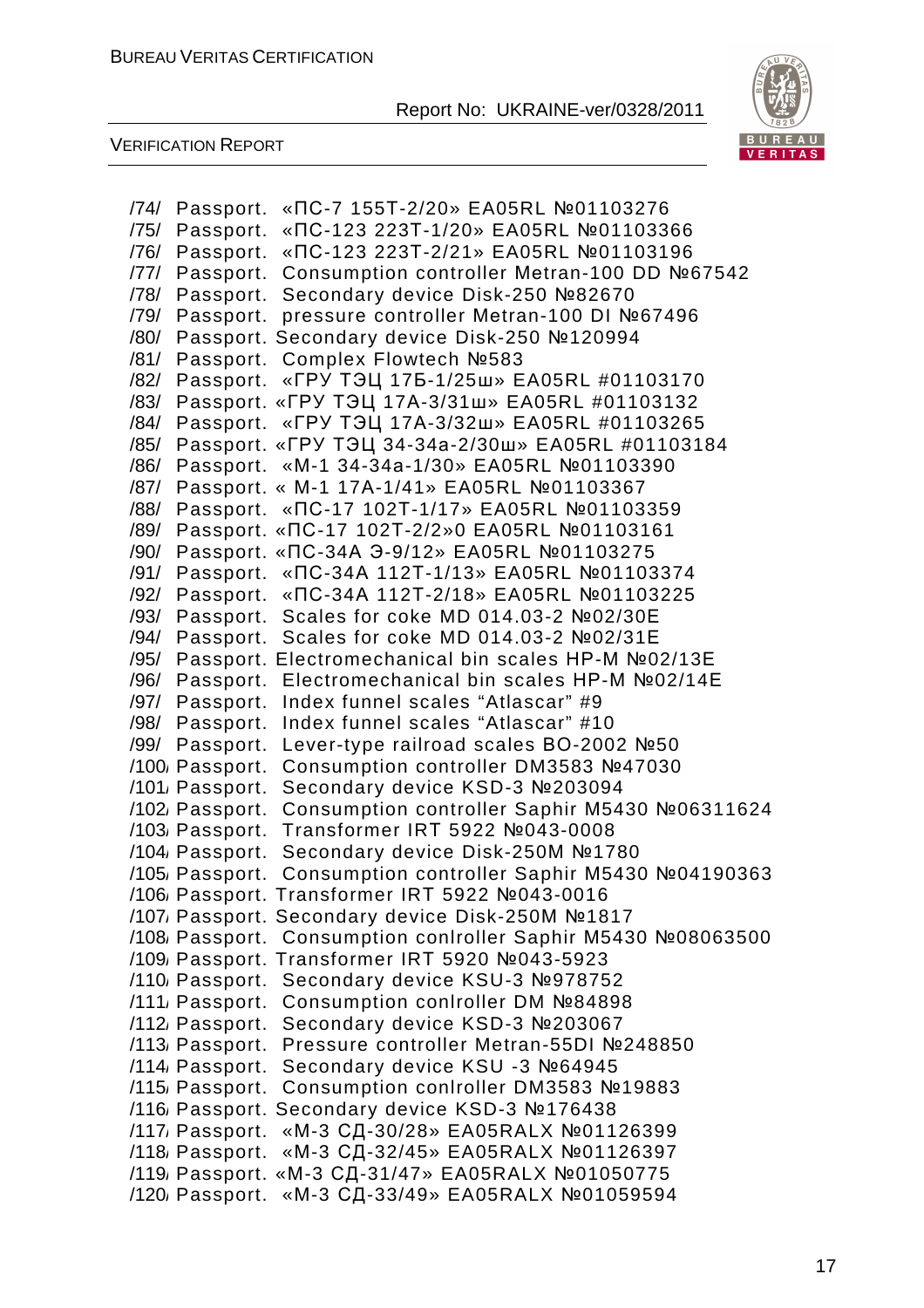

VERIFICATION REPORT

/121/ Passport. «М-3 СД-34/51» EA05RALX №01050766 /122/ Passport. «М-3 СД-22/42» EA05RALX №01089278 /123/ Passport. «М-3 СД-35/46» EA05RALX №01059531 /124/ Passport. «М-3 СД-36/48» EA05RALX №01059555 /125/ Passport. «М-3 АД-1/19» EA05RALX №01059569 /126/ Photo. electromechanical railroad scales (HP-200000RT) #45 /127/ Photo. electromechanical railroad scales (HP-200000RT) #46 /128/ Photo. Consumption controller (3095 FB)№105150 /129/ Photo. Secondary device BRU-10 №185 /130/ Photo. Consumption controller Metran -43F №58086 /131/ Photo. Consumption controller Меtran-100 DD №145928 /132/ Photo. Secondary device Disk-250 №68400 /133/ Photo. «ГРУ ТЭЦ 07-1/7ш» EA05RL #011003372 /134/ Photo. «ГРУ ТЭЦ 09-1/11ш» EA05RL #011003293 /135/ Photo. «ГРУ ТЭЦ 09-2/12ш» EA05RL #01103190 /136/ Photo. «ГРУ ТЭЦ 123-1/33ш» EA05RL #01103155 /137/ Photo. «М-1 123А-2/52» EA05RL №01103278 /138/ Photo. «М-1 123-2/38» EA05RL №01103195 /139/ Photo. «М-1 09-3/15» EA05RL №01103156 /140/ Photo. «М-1 123А-/52» EA05RL №01103234 /141/ Photo. «ПС-34А 112Т-2/13» EA05RL №01103374 /142/ Photo. «ПС-34А 112Т-2/18» EA05RL №01103225 /143/ Photo. «ПС-123 150-1/4» EA05RL №01103283 /144/ Photo. «ПС-7 155Т-1/5» EA05RL №01103187 /145/ Photo. «ПС-7 155Т-2/20» EA05RL №01103276 /146/ Photo. «ПС-123 223Т-1/20» EA05RL №01103366 /147/ Photo. «ПС-123 223Т-2/21» EA05RL №01103196 /148/ Photo. Consumption controller Меtran-100 DD №67542 /149/ Photo. Secondary device Disk-250 №82670 /150/ Photo. pressure controller Меtran-100 DI №67496 /151/ Photo. Secondary device Disk-250 №120994 /152/ Photo. Complex Flowtech №583 /153/ Photo. «ГРУ ТЭЦ 17Б-1/25ш» EA05RL #01103170 /154/ Photo. «ГРУ ТЭЦ 17А-3/31ш» EA05RL #01103132 /155/ Photo. «ГРУ ТЭЦ 17А-3/32ш» EA05RL #01103265 /156/ Photo. «ГРУ ТЭЦ 34-34а-2/30ш» EA05RL #01103184 /157/ Photo. «М-1 34-34а-1/30» EA05RL №01103390 /158/ Photo. « М-1 17А-1/41» EA05RL №01103367 /159/ Photo. «ПС-17 102Т-1/17» EA05RL №01103359 /160/ Photo. «ПС-17 102Т-2/2»0 EA05RL №01103161 /161/ Photo. «ПС-34А Э-9/12» EA05RL №01103275 /162/ Photo. «ПС-34А 112Т-1/13» EA05RL №01103374 /163/ Photo. «ПС-34А 112Т-2/18» EA05RL №01103225 /164/ Photo. Scales for coke MD 014.03-2 №02/30Е /165/ Photo. Scales for coke MD 014.03-2 №02/31Е /166/ Photo. Electromechanical bin scales НР-М №02/13Е /167/ Photo. Electromechanical bin scales НР-М №02/14Е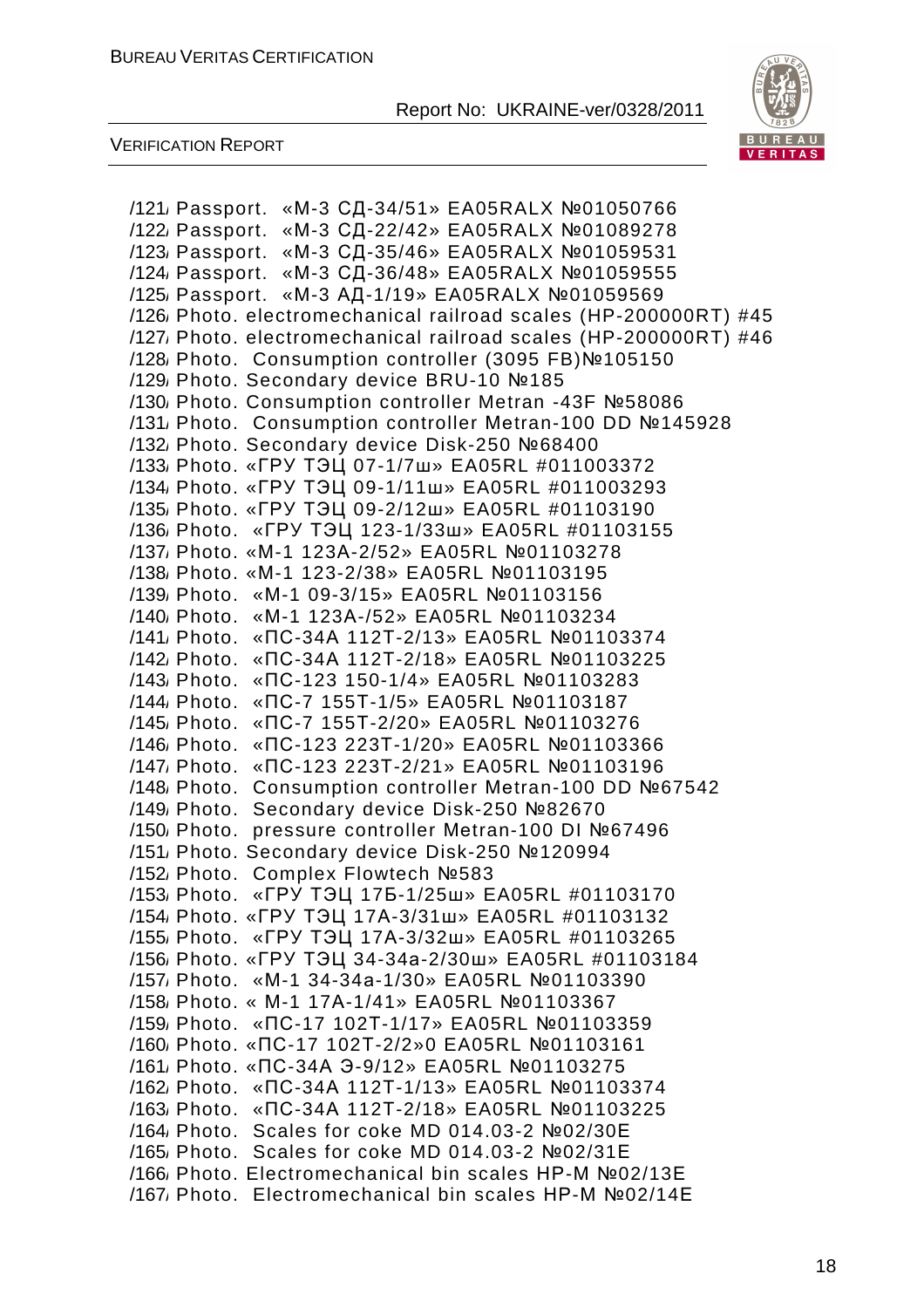

| /171, Photo.<br>/172 Photo.<br>/189, Photo.<br>/192/ Photo.<br>/193 <sub>/</sub> Photo.<br>/195 <sub>/</sub> Photo. | /168 Photo. Index funnel scales "Atlascar" #9<br>/169 Photo. Index funnel scales "Atlascar" #10<br>/170, Photo. Lever-type railroad scales BO-2002 №50<br>Consumption controller DM3583 Nº47030<br>Secondary device KSD-3 №203094<br>/173/ Photo. Consumption controller Saphir M5430 Nº06311624<br>/174 Photo. Transformer IRT 5922 №043-0008<br>/175, Photo. Secondary device Disk-250M №1780<br>/176 Photo. Consumption controller Saphir M5430 №04190363<br>/177, Photo. Transformer IRT 5922 Nº043-0016<br>/178 Photo. Secondary device Disk-250M №1817<br>/179, Photo. Consumption controller Saphir M5430 №08063500<br>/180 Photo, Transformer IRT 5920 №043-5923<br>/181, Photo. Secondary device KSU-3 №978752<br>/182/ Photo. Consumption conIroller DM №84898<br>/183 <sub></sub> Photo. Secondary device KSD-3 №203067<br>/184, Photo. Pressure controller Metran-55DI №248850<br>/185 <sub></sub> Photo. Secondary device KSU -3 №64945<br>/186/ Photo. Consumption conlroller DM3583 №19883<br>/187 <sub></sub> Photo. Secondary device KSD-3 №176438<br>/188 Photo. «М-3 СД-30/28» EA05RALX №01126399<br>«М-3 СД-32/45» EA05RALX №01126397<br>/190, Photo. «М-3 СД-31/47» EA05RALX №01050775<br>/191, Photo. «М-3 СД-33/49» EA05RALX №01059594<br>«М-3 СД-34/51» EA05RALX №01050766<br>«М-3 СД-22/42» EA05RALX №01089278<br>/194, Photo. «М-3 СД-35/46» EA05RALX №01059531<br>«М-3 СД-36/48» EA05RALX №01059555<br>/196 Photo. «М-3 АД-1/19» EA05RALX №01059569 |       |
|---------------------------------------------------------------------------------------------------------------------|--------------------------------------------------------------------------------------------------------------------------------------------------------------------------------------------------------------------------------------------------------------------------------------------------------------------------------------------------------------------------------------------------------------------------------------------------------------------------------------------------------------------------------------------------------------------------------------------------------------------------------------------------------------------------------------------------------------------------------------------------------------------------------------------------------------------------------------------------------------------------------------------------------------------------------------------------------------------------------------------------------------------------------------------------------------------------------------------------------------------------------------------------------------------------------------------------------------------------------------------------------------------------------------------------------------------------------------------------------------------------------------------------------------------------------------------------------------------------------|-------|
| 14/06/2011                                                                                                          | /197, Schedule "Reconstruction on the blast furnace $N_2$ 4"                                                                                                                                                                                                                                                                                                                                                                                                                                                                                                                                                                                                                                                                                                                                                                                                                                                                                                                                                                                                                                                                                                                                                                                                                                                                                                                                                                                                                   | dated |
|                                                                                                                     |                                                                                                                                                                                                                                                                                                                                                                                                                                                                                                                                                                                                                                                                                                                                                                                                                                                                                                                                                                                                                                                                                                                                                                                                                                                                                                                                                                                                                                                                                |       |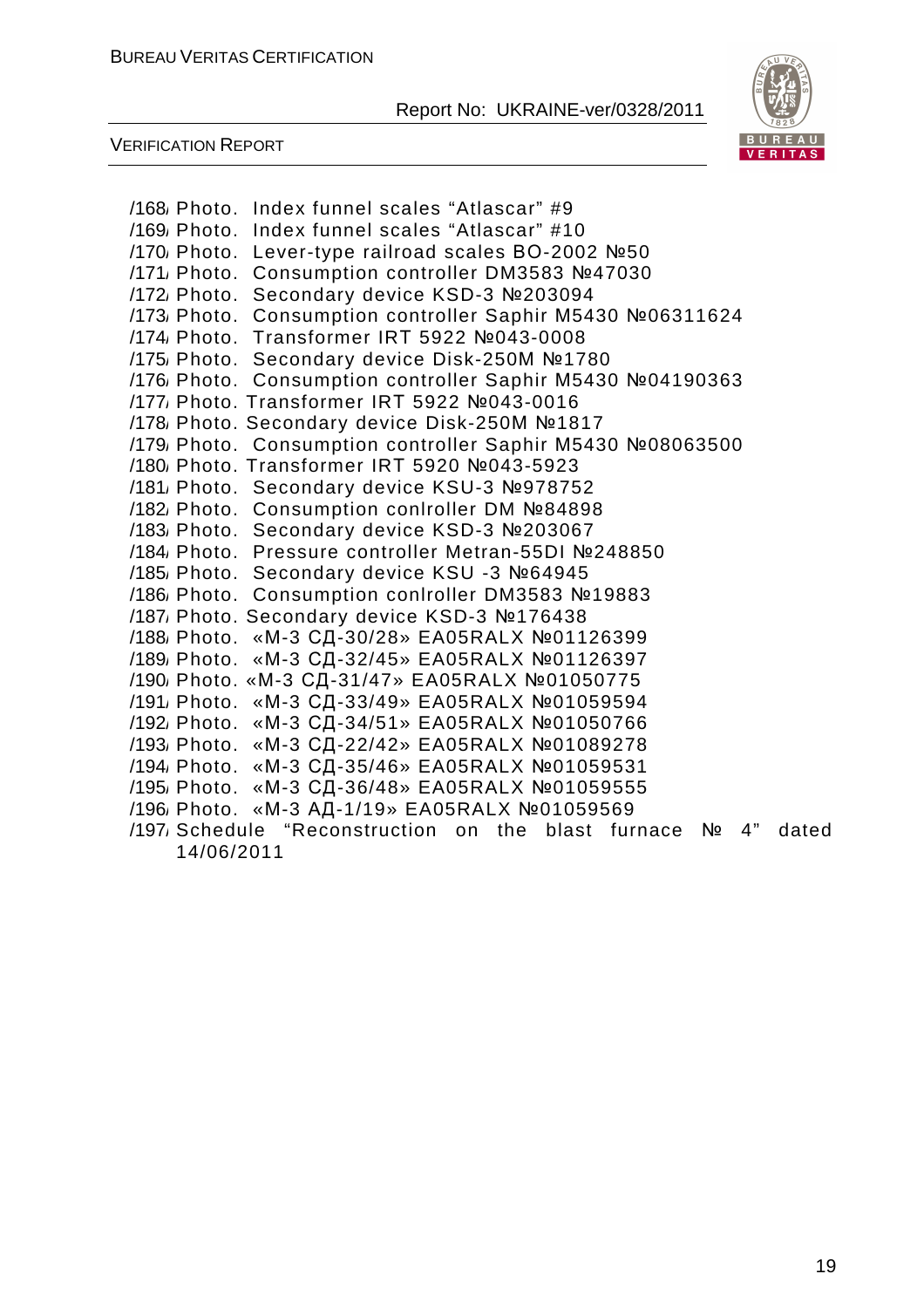

VERIFICATION REPORT

#### **Persons interviewed:**

List persons interviewed during the verification or persons that contributed with other information that are not included in the documents listed above.

- /1/ Inna Kholina head of environmental laboratory, JSC "Zaporizhstal"
- /2/ Roman Sundukov deputy head of foreign trade company, JSC "Zaporizhstal"
- /3/ Aleksandr Grabko head of automation and metrology bureau, JSC "Zaporizhstal"
- /4/ Vladimir Yarysh deputy head of power engineering department, JSC "Zaporizhstal"
- /5/ Roman Zelenkov head of planning and economic department, JSC "Zaporizhstal"
- /6/ Anatoliy Reysher deputy chief accountant, JSC "Zaporizhstal"
- /7/ Natalia Kril head of production accounting department, JSC "Zaporizhstal"
- /8/ Nikolay Nechyporuk deputy head of personnel training department, JSC "Zaporizhstal"
- /9/ Svitlana Rubanovich head of personnel training department, JSC "Zaporizhstal"
- /10/ Pavel Shevchenko deputy head of blast-furnace workshop, JSC "Zaporizhstal"
- /11/ A. Siora Electrician of scales workshop in blast-furnace workshop, JSC "Zaporizhstal"
- /12/ D. Soin Electrician of scales workshop in blast-furnace workshop, JSC "Zaporizhstal"
- /13/ Marina Kazachenko Head of Technical Bureau workshop of networks and substations, JSC "Zaporizhstal"
- /14/ Pavel Sidelnikov Head of sintering workshop, JSC "Zaporizhstal"
- /15/ Vitaly Shibko Head of sintering group Central quality laboratory, JSC "Zaporizhstal"
- /16/ Evgeniy Gonchar Senior Master of metrological department (sintering workshop), JSC "Zaporizhstal"
- /17/ Dmitry Kosenkov Senior Master of quality department (sintering workshop), JSC "Zaporizhstal"
- /18/ Dmitry Danilchenko Acting Master of quality department (sintering workshop), JSC "Zaporizhstal"
- /19/ Valentin Sereduk ecology department director, Institute for Environment and Energy Conservation
- /20/ Tahir Musayev Director of Carbon Marketing and Trading Ltd.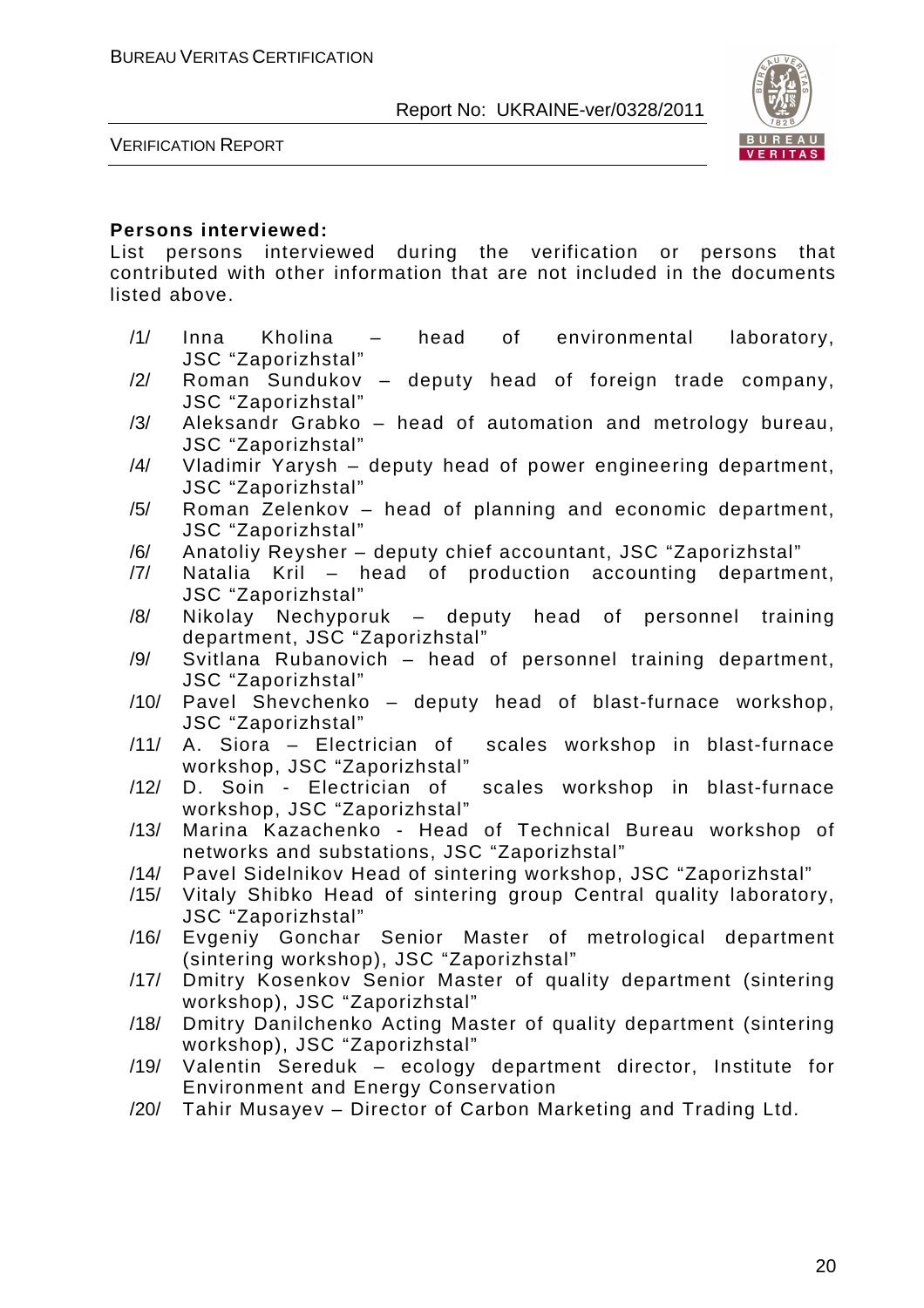

#### VERIFICATION REPORT

## APPENDIX A: COMPANY PROJECT VERIFICATION PROTOCOL

#### **Table 1 Check list for verification, according to the JOINT IMPLEMENTATION DETERMINATION AND VERIFICATION MANUAL (Version 01)**

| <b>DVM</b> | <b>Check Item</b>                                                                                                                                                                                                                                                                       | Initial finding                                                                                                                                                                                                                 | <b>Draft</b>    | <b>Final</b>    |
|------------|-----------------------------------------------------------------------------------------------------------------------------------------------------------------------------------------------------------------------------------------------------------------------------------------|---------------------------------------------------------------------------------------------------------------------------------------------------------------------------------------------------------------------------------|-----------------|-----------------|
| Paragra    |                                                                                                                                                                                                                                                                                         |                                                                                                                                                                                                                                 | <b>Conclusi</b> | <b>Conclusi</b> |
| ph         |                                                                                                                                                                                                                                                                                         |                                                                                                                                                                                                                                 | on              | on              |
|            | Project approvals by Parties involved                                                                                                                                                                                                                                                   |                                                                                                                                                                                                                                 |                 |                 |
| 90         | Has the DFPs of at least one Party<br>involved, other than the host Party,<br>issued a written project approval<br>submitting the first<br>when<br>verification report to the secretariat<br>for publication in accordance with<br>paragraph 38 of the JI guidelines,<br>at the latest? | DFPs of Switzerland have issued written<br>project approvals (LoA) when submitting the<br>first verification report to the secretariat for<br>publication in accordance with paragraph 38<br>of the JI guidelines.              | OK.             | OK.             |
| 91         | Are all the written project approvals<br>by Parties involved unconditional?                                                                                                                                                                                                             | Yes, all the written project approvals by<br>Parties involved are unconditional.                                                                                                                                                | OK              | OK              |
|            | <b>Project implementation</b>                                                                                                                                                                                                                                                           |                                                                                                                                                                                                                                 |                 |                 |
| 92         | Has the project been implemented<br>in accordance<br>with the PDD<br>regarding which the determination<br>has been deemed final and is so<br>listed on the UNFCCC JI website?                                                                                                           | Implementation of the project activity was<br>according to the<br>realized<br>project<br>implementation schedule described in the<br>project design document.<br>There are no deviations or revisions to the<br>determined PDD. | OK.             | OK.             |
| 93         | What is the status of operation of<br>the project during the monitoring<br>period?                                                                                                                                                                                                      | Monitoring reports indicated the current<br>status of the project activity implementation.<br>Based on provided materials, there is known<br>that all project equipments were operational                                       | CL 01-06        | OK.             |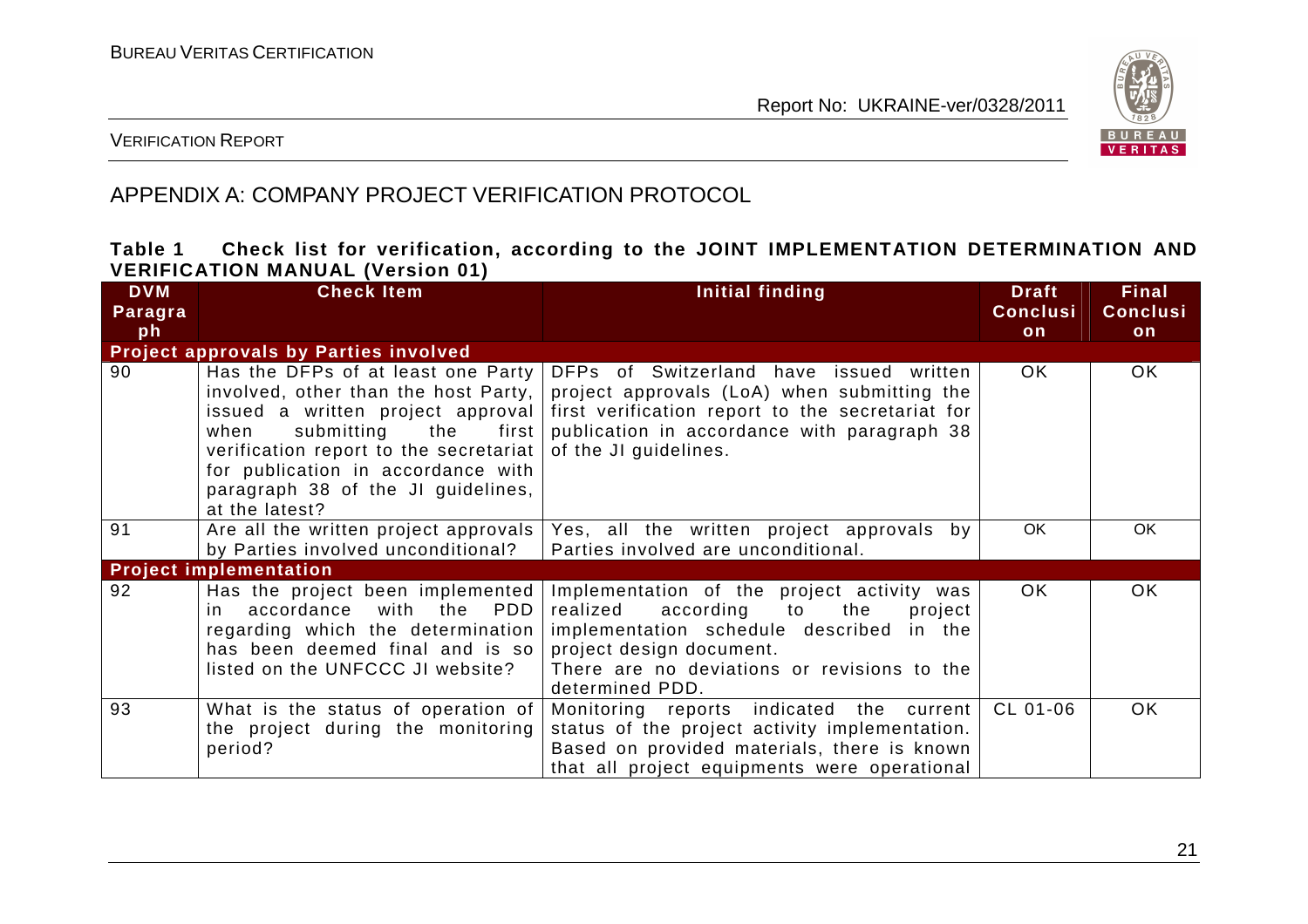

| <b>DVM</b><br>Paragra<br>ph | <b>Check Item</b>                                                                                                                                                                                                            | Initial finding                                                                                                                                                                                                                                                                                                                                                                                                                                                                                                                                                                                                                                                                                                                       | <b>Draft</b><br><b>Conclusi</b><br>on | <b>Final</b><br><b>Conclusi</b><br>on |
|-----------------------------|------------------------------------------------------------------------------------------------------------------------------------------------------------------------------------------------------------------------------|---------------------------------------------------------------------------------------------------------------------------------------------------------------------------------------------------------------------------------------------------------------------------------------------------------------------------------------------------------------------------------------------------------------------------------------------------------------------------------------------------------------------------------------------------------------------------------------------------------------------------------------------------------------------------------------------------------------------------------------|---------------------------------------|---------------------------------------|
|                             |                                                                                                                                                                                                                              | in the reporting period.<br>CL 01. Please provide information about the<br>stage of implementation measures for the<br>reconstruction of BF #4.<br>CL 02. Please provide information confirms<br>the introduction of PCI at BF $N2$ $N2$ , 2, 3, 4, 5.<br>CL 03. Indicated that PCI is set on BF# 4.<br>According to Tables 1 in MR, reconstruction<br>BF# 4 continues. Please explain this.<br>CL 04. According to the PDD for 2011<br>installation of a new sintering machines $# 1$ is<br>planned. In the monitoring report in Table 1,<br>there is no information on the implementation<br>of this measure. Please explain this.<br>CL 05. Please give the full definition of the<br>PCI and describe this technology in details. |                                       |                                       |
|                             | <b>Compliance with monitoring plan</b>                                                                                                                                                                                       |                                                                                                                                                                                                                                                                                                                                                                                                                                                                                                                                                                                                                                                                                                                                       |                                       |                                       |
| 94                          | <b>Did</b><br>the<br>monitoring<br>occur<br>in.<br>accordance<br>with the monitoring<br>plan included in the PDD regarding<br>which the determination has been<br>deemed final and is so listed on the<br>UNFCCC JI website? | Data used for calculation of emissions<br>reduction based on information that confirmed<br>by JSC "Zaporizhstal" documents.                                                                                                                                                                                                                                                                                                                                                                                                                                                                                                                                                                                                           | <b>OK</b>                             | <b>OK</b>                             |
| 95(a)                       | For<br>calculating<br>the<br>emission<br>reductions or enhancements of net                                                                                                                                                   | All<br>key factors influencing<br>the baseline<br>emissions or net removals and the activity                                                                                                                                                                                                                                                                                                                                                                                                                                                                                                                                                                                                                                          | <b>CL 06</b>                          | <b>OK</b>                             |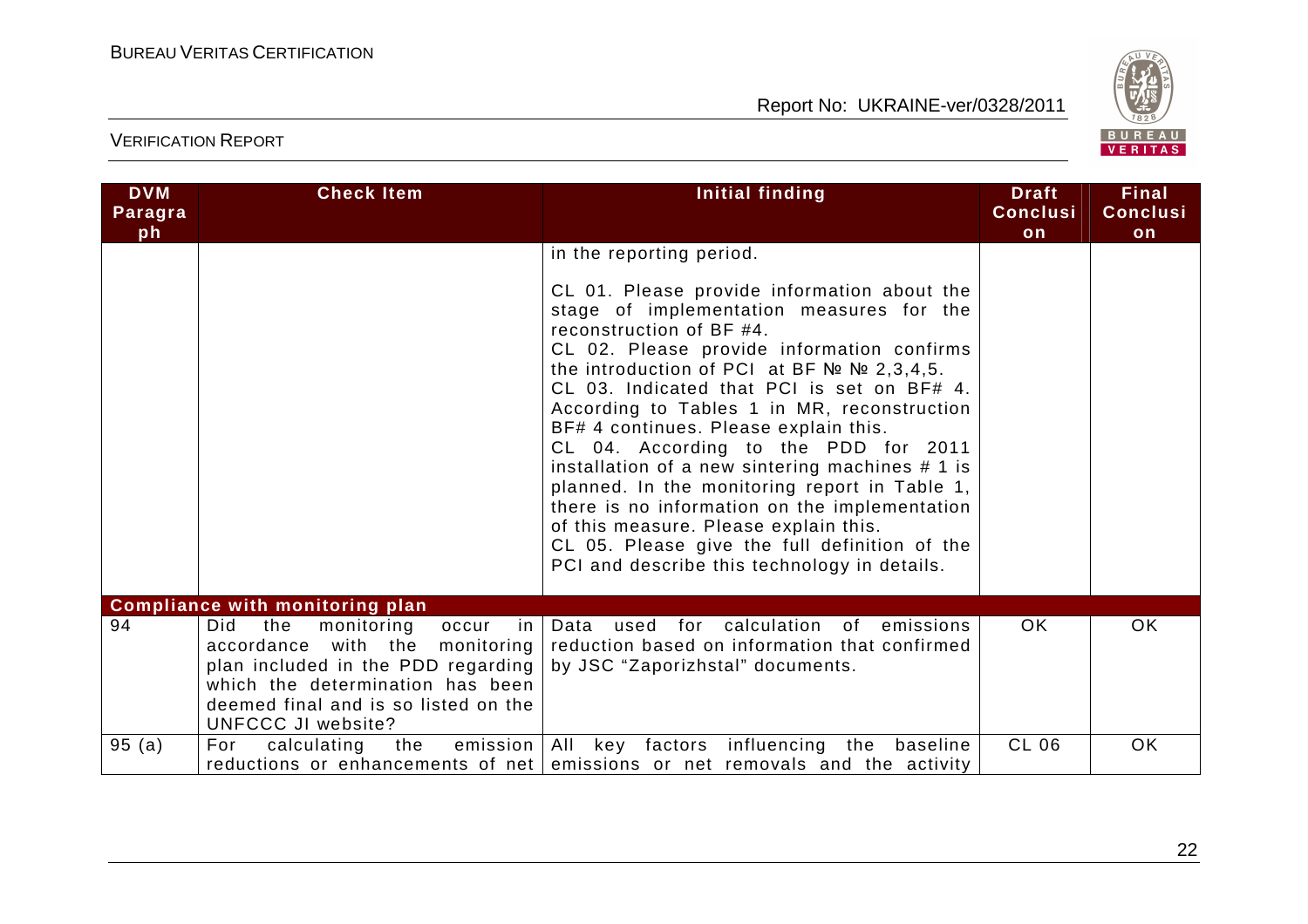

| <b>DVM</b><br>Paragra<br>ph | <b>Check Item</b>                                                                                                                                                                                                                                                                                     | Initial finding                                                                                                                                                                                                                                                                                                                                                                                                                                                                                                        | <b>Draft</b><br><b>Conclusi</b><br>on | Final<br><b>Conclusi</b><br>on |
|-----------------------------|-------------------------------------------------------------------------------------------------------------------------------------------------------------------------------------------------------------------------------------------------------------------------------------------------------|------------------------------------------------------------------------------------------------------------------------------------------------------------------------------------------------------------------------------------------------------------------------------------------------------------------------------------------------------------------------------------------------------------------------------------------------------------------------------------------------------------------------|---------------------------------------|--------------------------------|
|                             | removals, were key factors, e.g.<br>those listed in 23 (b) (i)-(vii) above,<br>influencing the baseline emissions<br>or net removals and the activity<br>level of the project and the<br>emissions or removals as well as<br>risks associated with the project<br>taken into account, as appropriate? | level of the project and the emissions or<br>removals as well as risks associated with the<br>project were<br>taken into<br>account, as<br>appropriate for calculating the emission<br>reductions or enhancements of net removals.<br>CL 06. Please provide information on actual<br>data of net calorific value of natural gas                                                                                                                                                                                        |                                       |                                |
| 95(b)                       | data<br>Are<br>sources<br>used<br>for<br>calculating emission reductions or<br>enhancements of<br>net removals<br>clearly identified, reliable<br>and<br>transparent?                                                                                                                                 | Data sources used for calculating emission<br>reductions are clearly identified, reliable and<br>transparent. On site responsible persons<br>data<br>from the<br>register<br>measurement<br>equipments and fixed monitoring data to<br>logbooks, monthly data collected to the<br>reports.<br>AII<br>roles<br>technical<br>and<br>responsibilities are described in details in the<br>Monitoring reports.<br>CAR 01. Links 3, 5, 8, 9, 10, 14, 16 are not<br>working.<br>Please<br>make<br>appropriate<br>corrections. | <b>CAR 01</b>                         | OK.                            |
| 95(c)                       | emission factors,<br>Are<br>including<br>default emission factors, if used for<br>calculating the emission reductions<br>or enhancements of net removals,                                                                                                                                             | Emission factors, including default emission<br>factors, if used for calculating the emission<br>reductions or enhancements of net removals,<br>selected by carefully balancing accuracy and                                                                                                                                                                                                                                                                                                                           | OK.                                   | <b>OK</b>                      |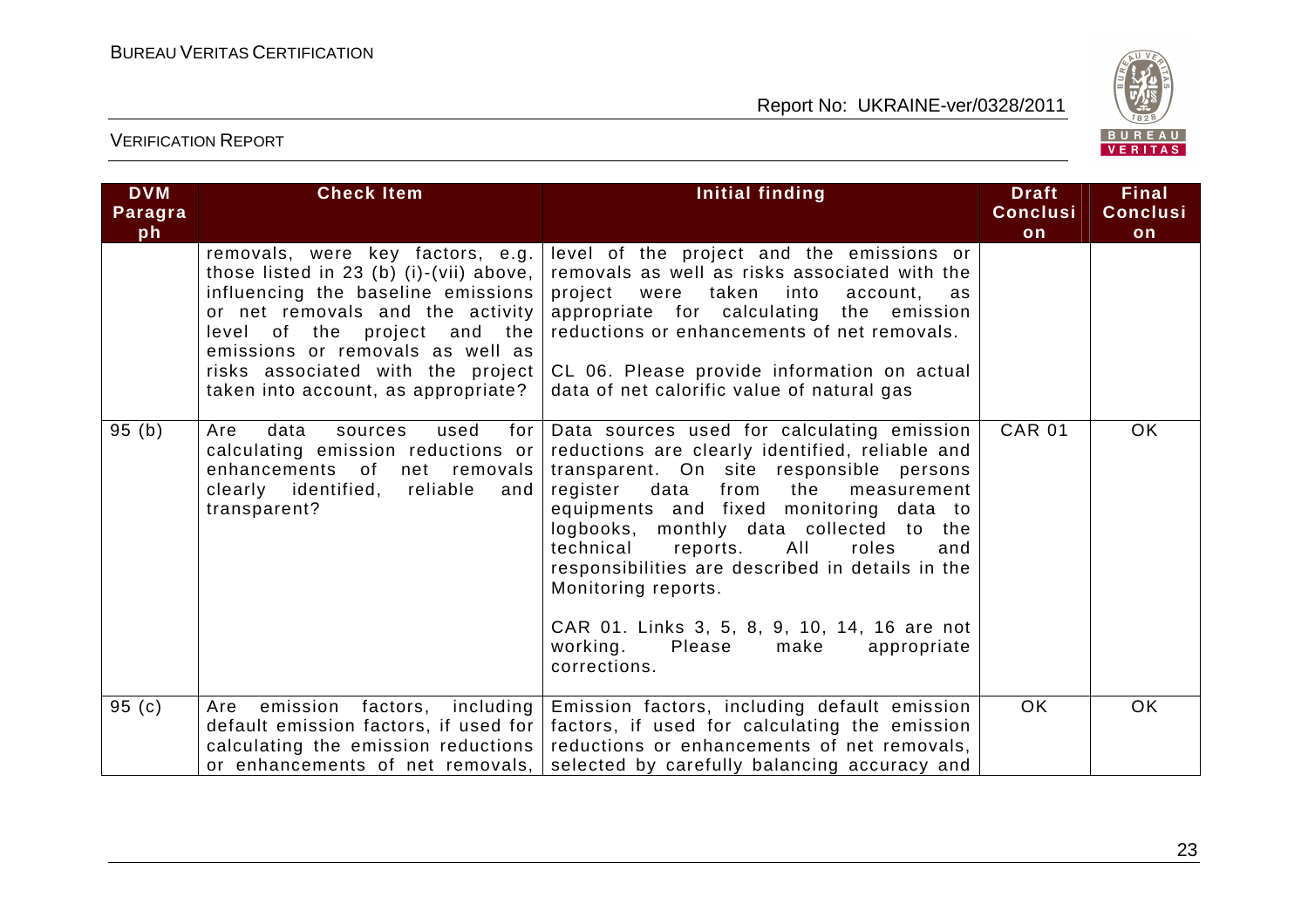

| <b>DVM</b><br>Paragra<br>ph | <b>Check Item</b>                                                                                                                                                                                                                                                                                                                | <b>Initial finding</b>                                                                                                                                                                                                                                                                                                                        | <b>Draft</b><br><b>Conclusi</b><br>on | <b>Final</b><br><b>Conclusi</b><br>on |
|-----------------------------|----------------------------------------------------------------------------------------------------------------------------------------------------------------------------------------------------------------------------------------------------------------------------------------------------------------------------------|-----------------------------------------------------------------------------------------------------------------------------------------------------------------------------------------------------------------------------------------------------------------------------------------------------------------------------------------------|---------------------------------------|---------------------------------------|
|                             | selected<br>carefully<br>balancing<br>by<br>accuracy and reasonableness, and<br>appropriately<br>justified<br>of<br>the<br>choice?                                                                                                                                                                                               | reasonableness, and appropriately justified of<br>the choice                                                                                                                                                                                                                                                                                  |                                       |                                       |
| 95(d)                       | Is the<br>calculation<br>emission<br>of<br>reductions or enhancements of net<br>removals based on conservative<br>assumptions and the most plausible<br>scenarios in a transparent manner?                                                                                                                                       | The calculation of emission reductions is<br>based on conservative assumptions and the<br>most plausible scenarios in a transparent<br>manner. As a result of documents revision, all<br>data connected with estimation of emission<br>reduction are consistent through the<br>Monitoring reports and excel spreadsheets<br>with calculation. | <b>OK</b>                             | OK                                    |
|                             | Applicable to JI SSC projects only                                                                                                                                                                                                                                                                                               |                                                                                                                                                                                                                                                                                                                                               |                                       |                                       |
| 96                          | Is the relevant threshold to be<br>classified as JI SSC project not<br>exceeded during the monitoring<br>period on an annual average basis?<br>If the threshold is exceeded, is the<br>maximum emission reduction level<br>estimated in the PDD for the JI SSC<br>project or the bundle for the<br>monitoring period determined? | Not applicable                                                                                                                                                                                                                                                                                                                                | <b>Not</b><br>applicable              | <b>Not</b><br>applicable              |
|                             | Applicable to bundled JI SSC projects only                                                                                                                                                                                                                                                                                       |                                                                                                                                                                                                                                                                                                                                               |                                       |                                       |
| 97 (a)                      | Has the composition of the bundle<br>not changed from that is stated in                                                                                                                                                                                                                                                          | Not applicable                                                                                                                                                                                                                                                                                                                                | <b>Not</b><br>applicable              | <b>Not</b><br>applicable              |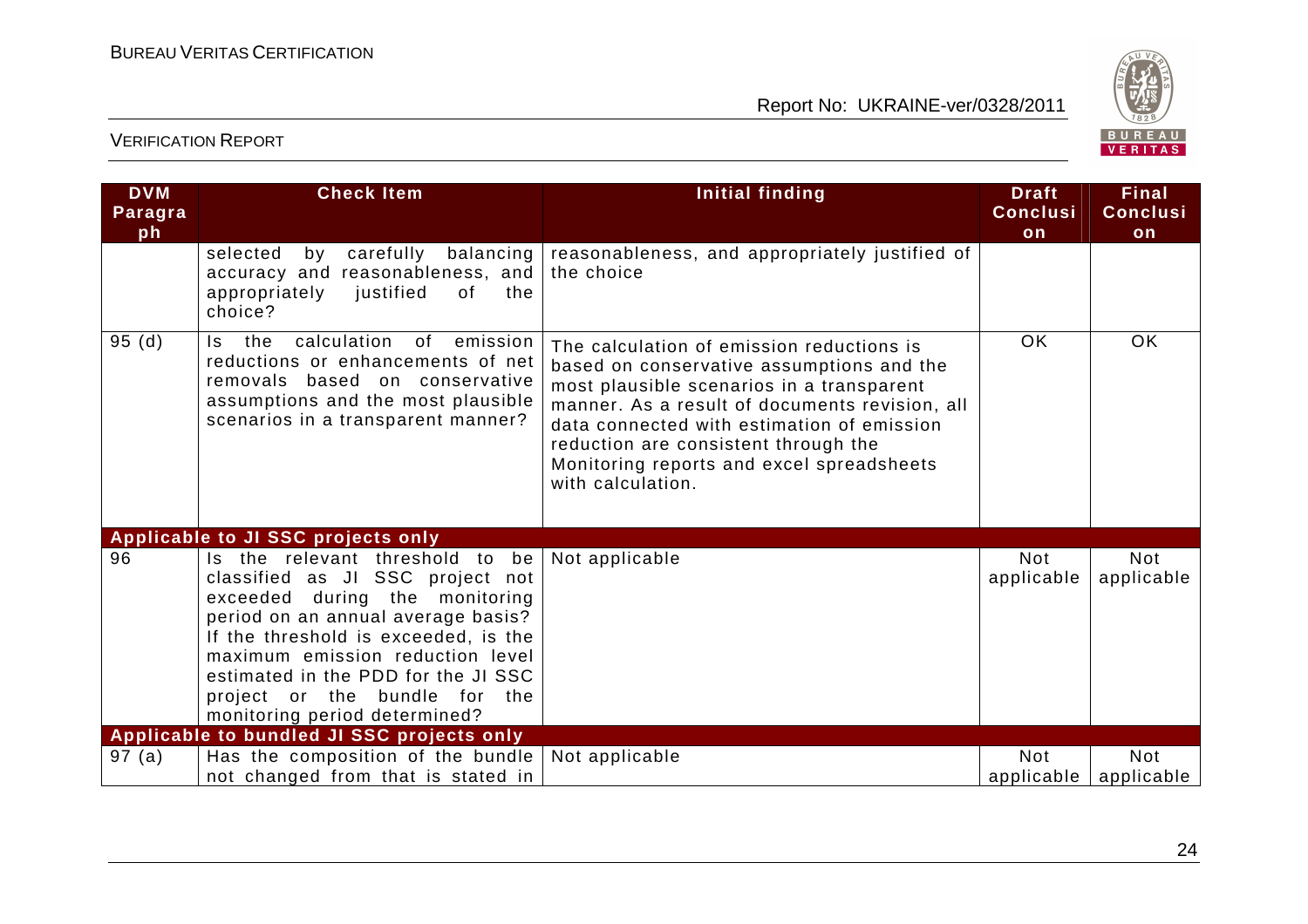

| <b>DVM</b><br>Paragra | <b>Check Item</b>                                                    | Initial finding | <b>Draft</b><br><b>Conclusi</b> | <b>Final</b><br><b>Conclusi</b> |
|-----------------------|----------------------------------------------------------------------|-----------------|---------------------------------|---------------------------------|
| ph                    |                                                                      |                 | on                              | on                              |
|                       | F-JI-SSCBUNDLE?                                                      |                 |                                 |                                 |
| 97 (b)                | If the determination was conducted                                   | Not applicable  | Not                             | Not                             |
|                       | basis<br>the<br>0f.<br>overall<br>an<br>$\Omega$                     |                 | applicable                      | applicable                      |
|                       | monitoring plan, have the project                                    |                 |                                 |                                 |
|                       | participants submitted a common                                      |                 |                                 |                                 |
|                       | monitoring reports?                                                  |                 |                                 |                                 |
| 98                    | If the monitoring is based on a                                      | Not applicable  | <b>Not</b>                      | <b>Not</b>                      |
|                       | monitoring plan that provides for                                    |                 | applicable                      | applicable                      |
|                       | overlapping monitoring periods, are                                  |                 |                                 |                                 |
|                       | monitoring<br>periods<br>the<br>per                                  |                 |                                 |                                 |
|                       | component of the project clearly                                     |                 |                                 |                                 |
|                       | specified in the monitoring reports?                                 |                 |                                 |                                 |
|                       | Do the monitoring periods not                                        |                 |                                 |                                 |
|                       | overlap with those for which                                         |                 |                                 |                                 |
|                       | verifications were already deemed<br>final in the past?              |                 |                                 |                                 |
|                       | <b>Revision of monitoring plan</b>                                   |                 |                                 |                                 |
|                       | Applicable only if monitoring plan is revised by project participant |                 |                                 |                                 |
| 99(a)                 | Did the project participants provide                                 | Not applicable  | <b>Not</b>                      | <b>Not</b>                      |
|                       | an appropriate justification for the                                 |                 | applicable                      | applicable                      |
|                       | proposed revision?                                                   |                 |                                 |                                 |
| 99(b)                 | Does the proposed revision improve                                   | Not applicable  | <b>Not</b>                      | <b>Not</b>                      |
|                       | the accuracy and/or applicability of                                 |                 | applicable                      | applicable                      |
|                       | information collected compared to                                    |                 |                                 |                                 |
|                       | the original monitoring plan without                                 |                 |                                 |                                 |
|                       | conformity<br>changing<br>with<br>the                                |                 |                                 |                                 |
|                       | relevant rules and regulations for                                   |                 |                                 |                                 |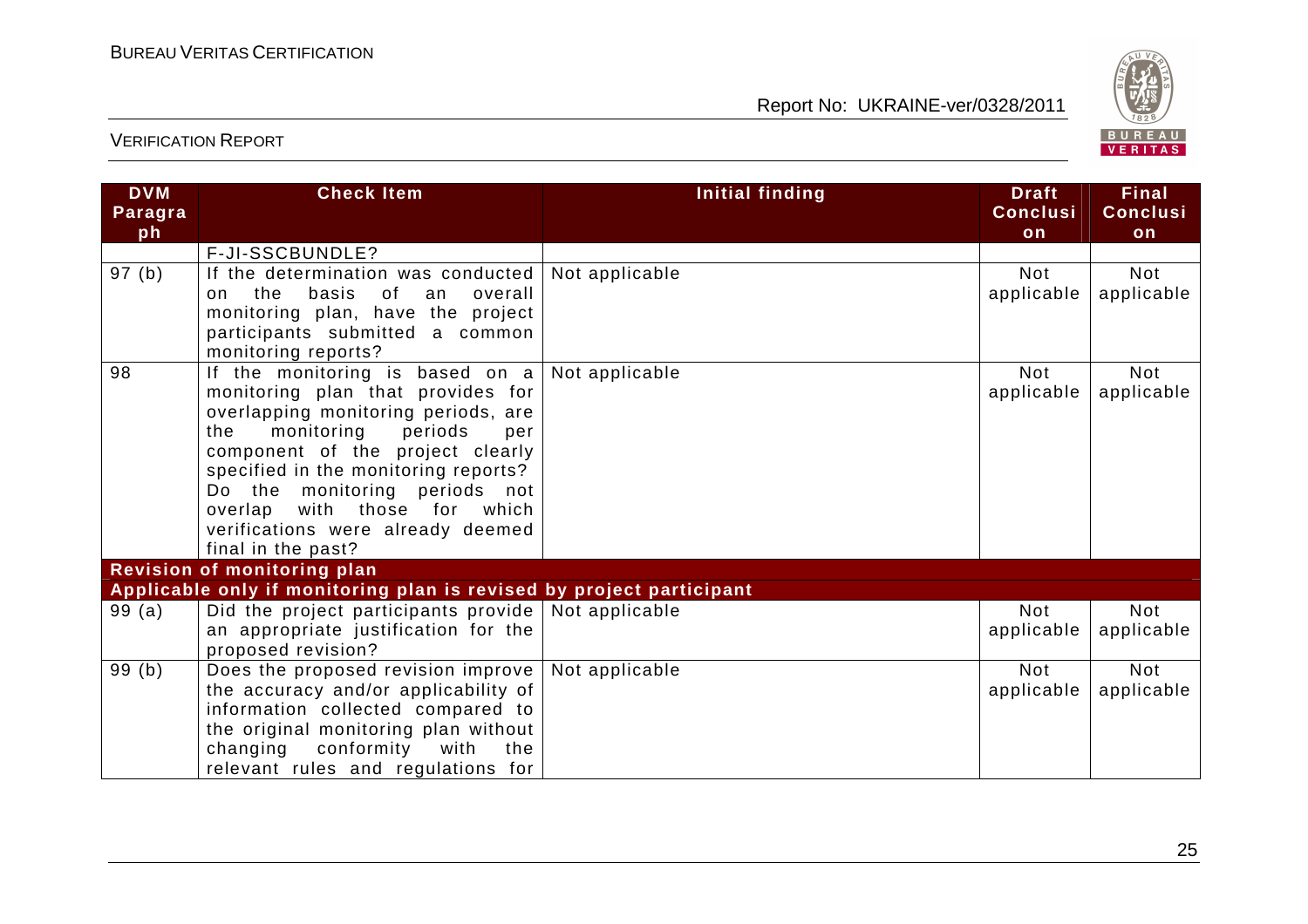

| <b>DVM</b><br>Paragra<br>ph | <b>Check Item</b>                                                                                                                                                       | <b>Initial finding</b>                                                                                                                                                                                                                                                                                                                                                                                                                                                                                                                                                                                                                                                                                                                                                               | <b>Draft</b><br><b>Conclusi</b><br>on | <b>Final</b><br><b>Conclusi</b><br>on |
|-----------------------------|-------------------------------------------------------------------------------------------------------------------------------------------------------------------------|--------------------------------------------------------------------------------------------------------------------------------------------------------------------------------------------------------------------------------------------------------------------------------------------------------------------------------------------------------------------------------------------------------------------------------------------------------------------------------------------------------------------------------------------------------------------------------------------------------------------------------------------------------------------------------------------------------------------------------------------------------------------------------------|---------------------------------------|---------------------------------------|
|                             | the establishment of monitoring<br>plans?                                                                                                                               |                                                                                                                                                                                                                                                                                                                                                                                                                                                                                                                                                                                                                                                                                                                                                                                      |                                       |                                       |
| Data management<br>101 (a)  | Is the implementation of data<br>collection procedures in accordance<br>with the monitoring plan, including<br>the quality control and quality<br>assurance procedures? | 0f<br>data<br>Procedures<br>collection<br>are<br>implemented in compliance with the approved<br>monitoring plan. Monitoring data of the<br>project is monitored in compliance<br>with<br>scheduled frequency approved in<br>the<br>developed monitoring plan and monitoring<br>procedure.<br>The quality control and quality assurance<br>procedures realised due to performing of<br>internal audits and checking measures,<br>participation of third parties, and carrying out<br>of procedures of emergencies finding.<br>CAR 02. Phrases that all measuring devices<br>shall comply with ISO 9001 are used<br>incorrectly, because the requirements of this<br>related to the<br>standard<br>quality<br>are<br>management system of enterprise. Make the<br>appropriate changes. | <b>CAR 02</b>                         | <b>OK</b>                             |
| 101 (b)                     | Is the function of the monitoring<br>equipment, including its calibration<br>status, is in order?                                                                       | All monitoring equipments have calibration. It<br>is calibrated with periodic frequency (passport<br>states the calibration frequency for every                                                                                                                                                                                                                                                                                                                                                                                                                                                                                                                                                                                                                                      | OK.                                   | <b>OK</b>                             |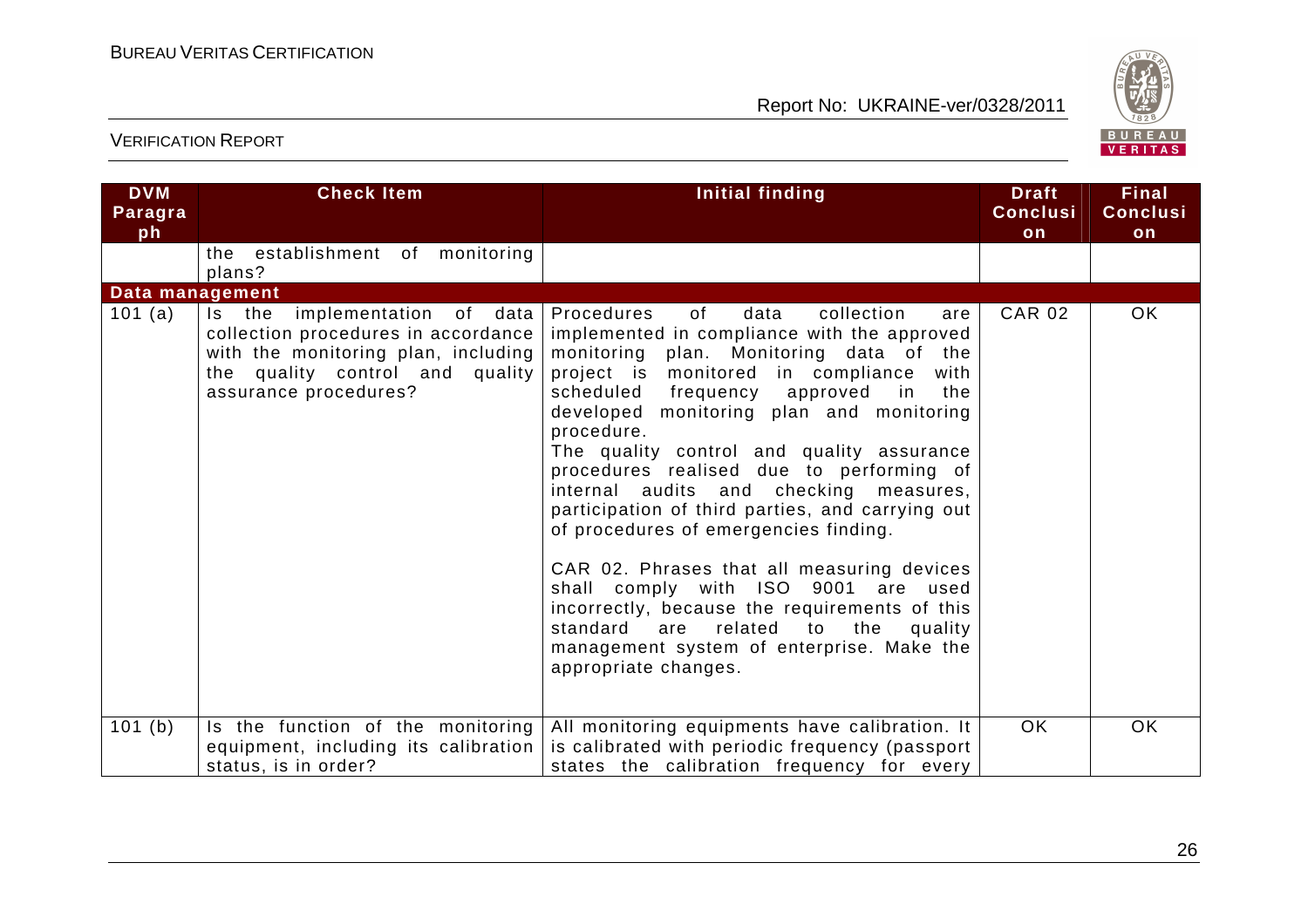

| <b>DVM</b><br>Paragra<br>ph | <b>Check Item</b>                                                                                                          | <b>Initial finding</b>                                                                                                                                                                                                                                                                                                                                                                                                            | <b>Draft</b><br><b>Conclusi</b><br>on | <b>Final</b><br><b>Conclusi</b><br>on |
|-----------------------------|----------------------------------------------------------------------------------------------------------------------------|-----------------------------------------------------------------------------------------------------------------------------------------------------------------------------------------------------------------------------------------------------------------------------------------------------------------------------------------------------------------------------------------------------------------------------------|---------------------------------------|---------------------------------------|
|                             |                                                                                                                            | device) according to the national regulations.<br>During site visit verifiers received and<br>reviewed passports and/or certificates on<br>calibration of all measurement equipments.                                                                                                                                                                                                                                             |                                       |                                       |
| 101 $(c)$                   | Are the evidence and records used<br>for the monitoring maintained in a<br>traceable manner?                               | The evidence and records used for the<br>monitoring are maintained on site of some<br>devices and in responsible departments in a<br>traceable manner.                                                                                                                                                                                                                                                                            | <b>OK</b>                             | <b>OK</b>                             |
| $101$ (d)                   | collection<br>data<br>the<br>and<br>Is.<br>management system for the project<br>in accordance with the monitoring<br>plan? | The data collection and management system<br>for the project is in accordance with the<br>approved monitoring plan. Implementation of<br>monitoring system was checked through site<br>visit, and concluded that monitoring system is<br>completely in accordance with the monitoring<br>plan. This fact is also confirmed by the<br>documents.<br>CAR 03. Please describe the methodology of<br>calculation leakages in details. | <b>CAR 03</b>                         | OK                                    |
|                             |                                                                                                                            | Verification regarding programs of activities (additional elements for assessment)                                                                                                                                                                                                                                                                                                                                                |                                       |                                       |
| 102                         | Is any JPA that has not been added<br>to the JI PoA not verified?                                                          | Not applicable                                                                                                                                                                                                                                                                                                                                                                                                                    | <b>Not</b><br>applicable              | <b>Not</b><br>applicable              |
| 103                         | Is the verification based on the<br>monitoring reports of all JPAs to be<br>verified?                                      | Not applicable                                                                                                                                                                                                                                                                                                                                                                                                                    | <b>Not</b><br>applicable              | <b>Not</b><br>applicable              |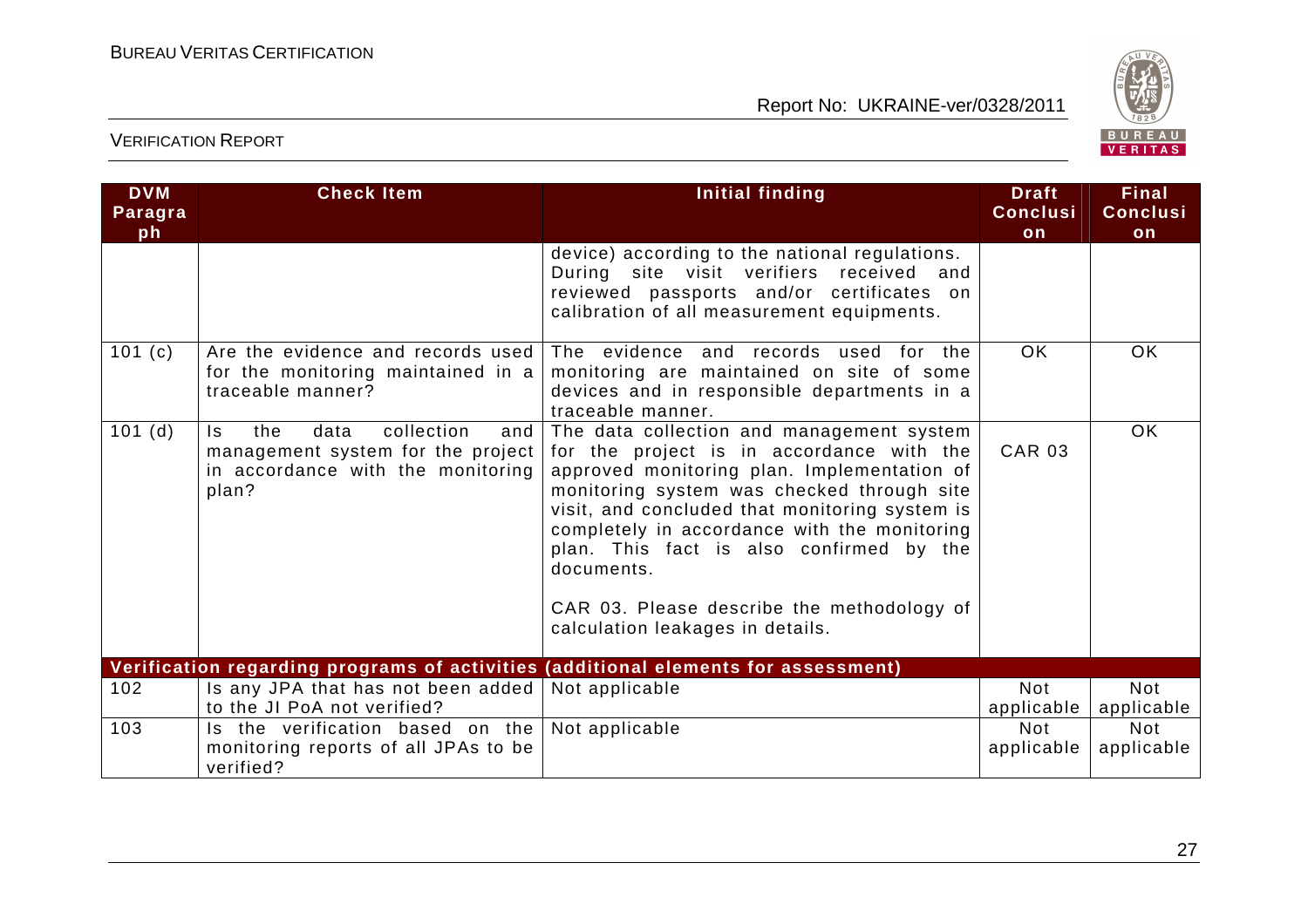

| <b>DVM</b><br>Paragra<br>ph | <b>Check Item</b>                                                                                                                                                                                                                                                                                                                                                                                                                                                                           | Initial finding | <b>Draft</b><br><b>Conclusi</b><br>on | <b>Final</b><br><b>Conclusi</b><br>on |
|-----------------------------|---------------------------------------------------------------------------------------------------------------------------------------------------------------------------------------------------------------------------------------------------------------------------------------------------------------------------------------------------------------------------------------------------------------------------------------------------------------------------------------------|-----------------|---------------------------------------|---------------------------------------|
| 103                         | Does the verification ensure the<br>accuracy and conservativeness of<br>emission<br>reductions<br>the<br>or<br>of<br>removals<br>enhancements<br>generated by each JPA?                                                                                                                                                                                                                                                                                                                     | Not applicable  | <b>Not</b><br>applicable              | <b>Not</b><br>applicable              |
| 104                         | Does the monitoring period not<br>overlap with previous monitoring<br>periods?                                                                                                                                                                                                                                                                                                                                                                                                              | Not applicable  | <b>Not</b><br>applicable              | <b>Not</b><br>applicable              |
| 105                         | If the AIE learns of an erroneously<br>included JPA, has the AIE informed<br>the JISC of its findings in writing?                                                                                                                                                                                                                                                                                                                                                                           | Not applicable  | <b>Not</b><br>applicable              | <b>Not</b><br>applicable              |
|                             | Applicable to sample-based approach only                                                                                                                                                                                                                                                                                                                                                                                                                                                    |                 |                                       |                                       |
| 106                         | Does the sampling plan prepared by<br>the AIE:<br>(a) Describe its sample selection,<br>taking into<br>account that:<br>(i) For each verification that uses<br>sample-based approach,<br>the<br>selection<br>sample<br>shall<br>be<br>sufficiently representative of the<br>in the<br><b>JPAs</b><br>JI<br>PoA<br>such<br>extrapolation to all JPAs identified<br>for that verification is reasonable,<br>taking into account differences<br>among the characteristics of JPAs,<br>such as: | Not applicable  | <b>Not</b><br>applicable              | <b>Not</b><br>applicable              |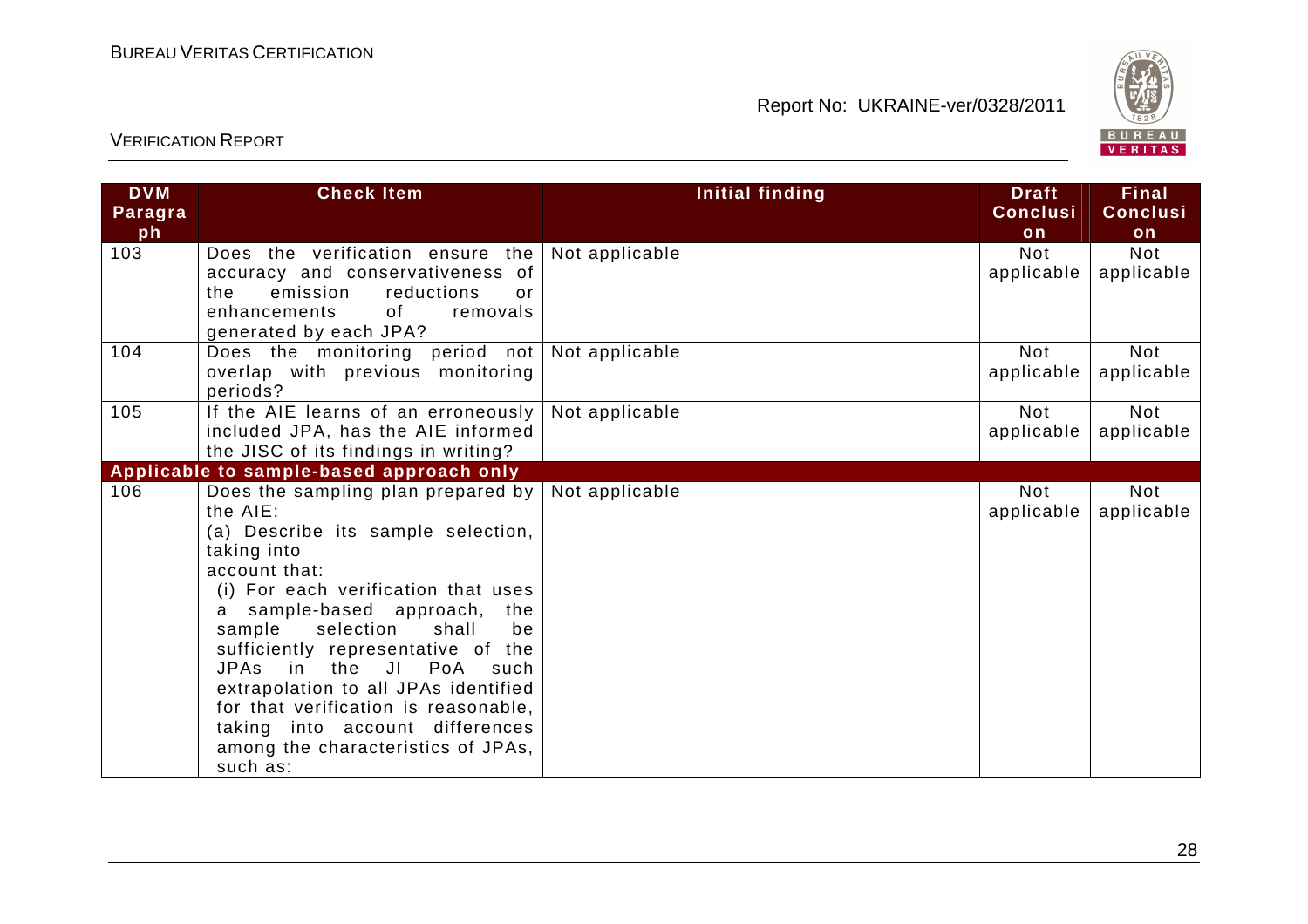

| <b>DVM</b><br>Paragra<br>ph | <b>Check Item</b>                                                                                                                                                                                                                                                                                                                                                                                                                                               | <b>Initial finding</b> | <b>Draft</b><br><b>Conclusi</b><br>on | Final<br><b>Conclusi</b><br>on |
|-----------------------------|-----------------------------------------------------------------------------------------------------------------------------------------------------------------------------------------------------------------------------------------------------------------------------------------------------------------------------------------------------------------------------------------------------------------------------------------------------------------|------------------------|---------------------------------------|--------------------------------|
|                             | - The types of JPAs;<br>The complexity<br>of<br>the<br>applicable technologies and/or<br>measures used;<br>- The geographical location of<br>each JPA;<br>The amounts of expected<br>emission reductions of the JPAs<br>being verified;<br>- The number of JPAs for which<br>emission reductions are being<br>verified;<br>The length of monitoring<br>periods of the JPAs being<br>verified; and<br>- The samples selected for prior<br>verifications, if any? |                        |                                       |                                |
| 107                         | Is the sampling plan ready for<br>publication through the secretariat<br>along with the verification report<br>and supporting documentation?                                                                                                                                                                                                                                                                                                                    | Not applicable         | <b>Not</b><br>applicable              | <b>Not</b><br>applicable       |
| 108                         | Has the AIE made site inspections<br>of at least the square root of the<br>number of total JPAs, rounded to<br>the upper whole number? If the AIE<br>makes no site inspections or fewer<br>site inspections than the square                                                                                                                                                                                                                                     | Not applicable         | <b>Not</b><br>applicable              | <b>Not</b><br>applicable       |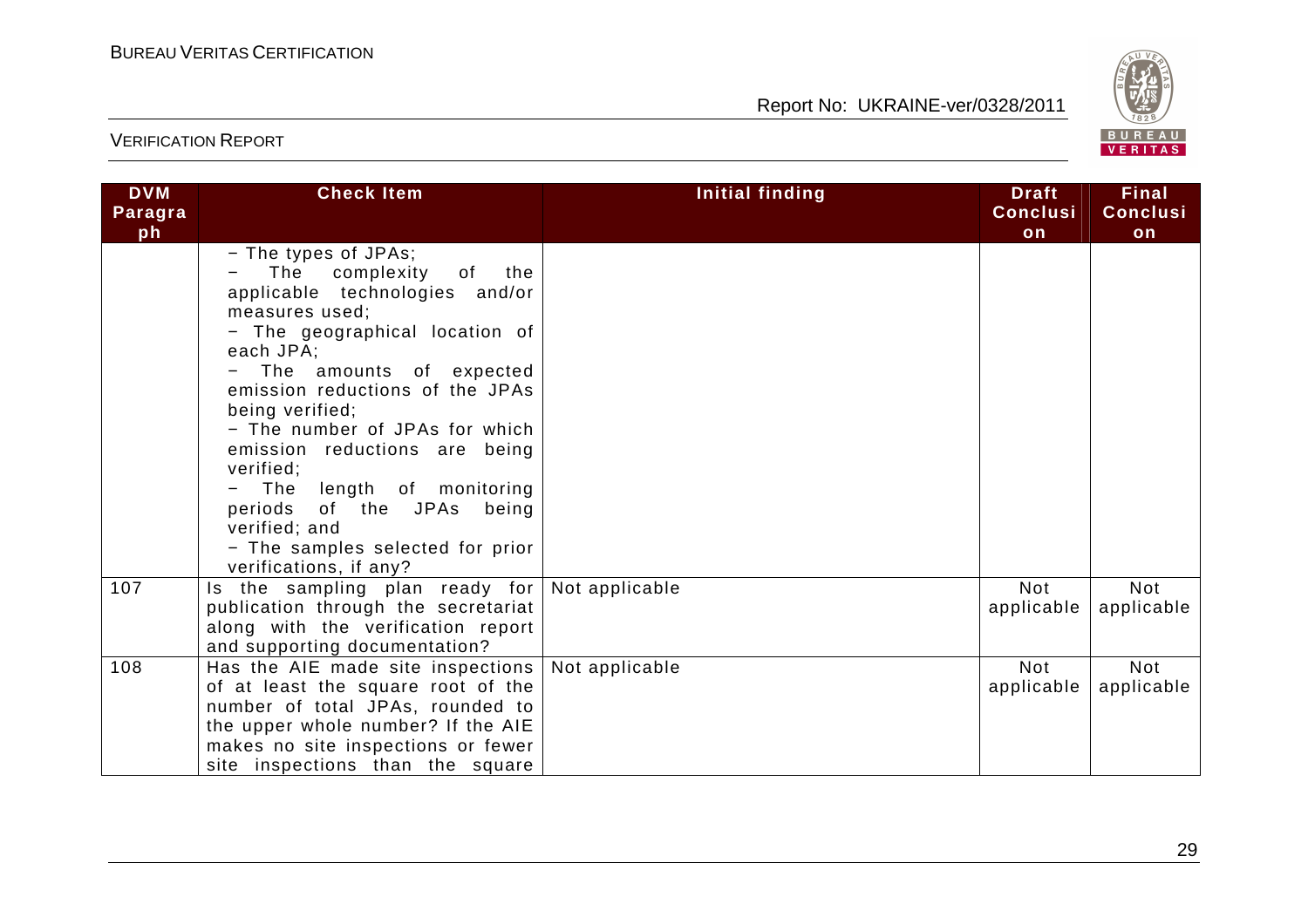

| <b>DVM</b><br>Paragra<br>ph | <b>Check Item</b>                                                                                                                                                                                                            | Initial finding | <b>Draft</b><br><b>Conclusi</b><br>on | Final<br><b>Conclusi</b><br><b>on</b> |
|-----------------------------|------------------------------------------------------------------------------------------------------------------------------------------------------------------------------------------------------------------------------|-----------------|---------------------------------------|---------------------------------------|
|                             | root of the number of total JPAs,<br>rounded to the upper<br>whole<br>number, then does the AIE provide<br>reasonable explanation<br>and<br>a<br>justification?                                                              |                 |                                       |                                       |
| 109                         | Is the sampling plan available for<br>submission to the secretariat for<br>the JISC.s ex ante assessment?<br>(Optional)                                                                                                      | Not applicable  | Not<br>applicable                     | Not<br>applicable                     |
| 110                         | If the AIE learns of a fraudulently<br>JPA, a fraudulently<br>included<br>monitored JPA or an inflated<br>number of emission reductions<br>claimed in a JI PoA, has the AIE<br>informed the JISC of the fraud in<br>writing? | Not applicable  | <b>Not</b><br>applicable              | Not<br>applicable                     |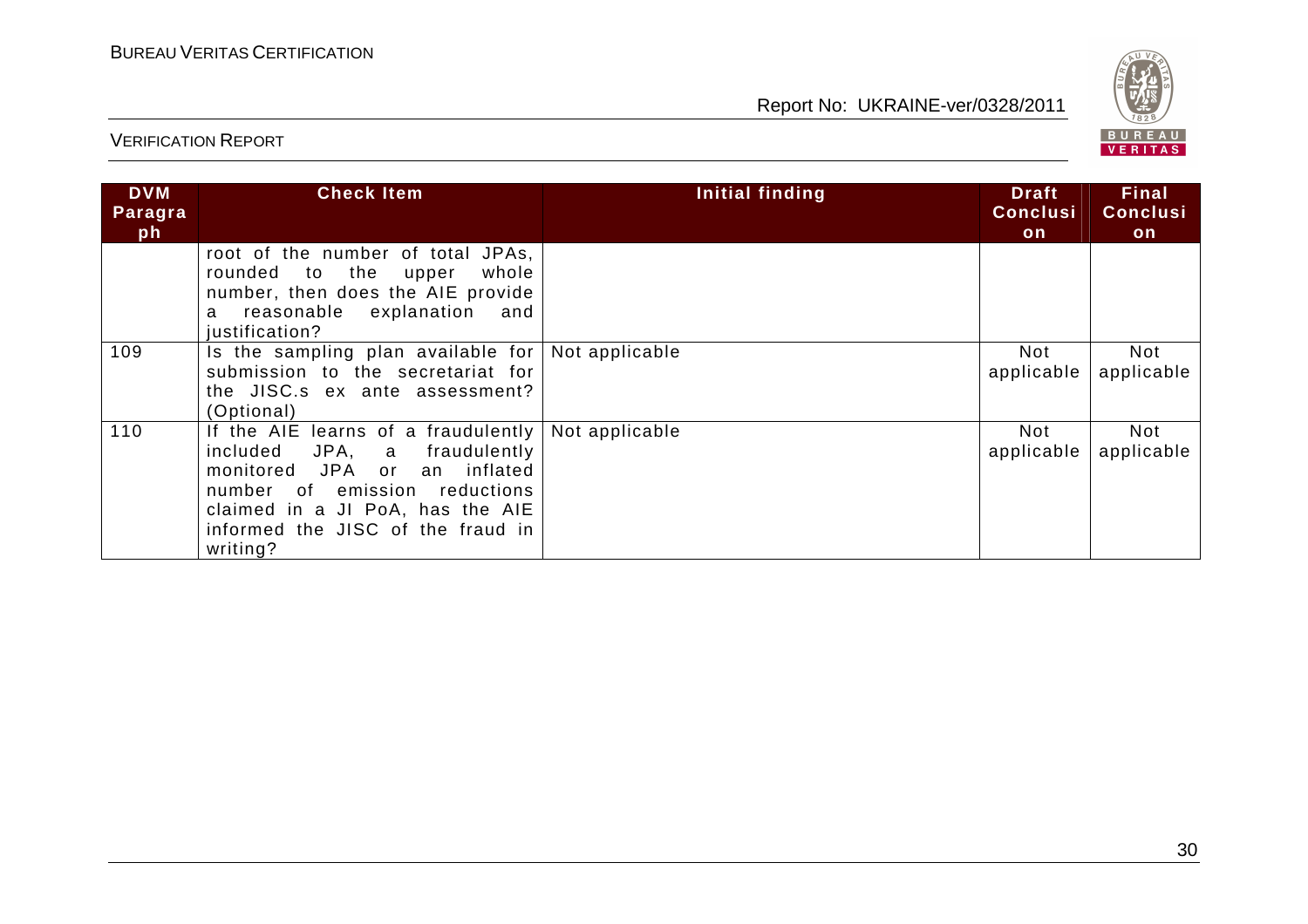

## VERIFICATION REPORT

## **Table 2 Resolution of Corrective Action Requests and Clarification Requests**

| <b>Draft</b><br>clarifications<br>report<br>and $ $<br>corrective<br>action<br>requests<br>by<br>validation team                                                                                                                      | Ref. to<br>checkli<br>st<br>questio<br>n in<br>table 1 | Summary of project participant<br>response                                                                                                                                             | <b>Verification team</b><br>conclusion                |
|---------------------------------------------------------------------------------------------------------------------------------------------------------------------------------------------------------------------------------------|--------------------------------------------------------|----------------------------------------------------------------------------------------------------------------------------------------------------------------------------------------|-------------------------------------------------------|
| CL 01. Please provide information about<br>the stage of implementation measures for<br>the reconstruction of BF #4.                                                                                                                   | 93                                                     | Information<br>of <sub>1</sub><br>on<br>measures<br>reconstruction at the BF # 4 will be<br>provided to the verifier.                                                                  | CL 01 is closed based on<br>the explanation provided. |
| CL 02.<br>Please provide information<br>confirms the introduction of PCI at BF Nº<br>$N2$ , 3, 4, 5.                                                                                                                                  | 93                                                     | During the monitoring period PCI<br>facility was at the stage of<br>commissioning.<br>Appropriate<br>changes are reflected in the MR.                                                  | CL 02 is closed based on<br>the explanation provided. |
| CL 03. Indicated that PCI is set on BF#<br>4. According to Tables 1 in MR,<br>reconstruction BF# 4 continues. Please<br>explain this.                                                                                                 | 93                                                     | At the BF $#$ 4, besides installation $ $<br><b>PCI</b><br>facility, there<br>0f.<br>was<br>envisaged implementation of other<br>measures. Realization of these<br>measures continues. | CL 03 is closed based on<br>the explanation provided. |
| CL 04. According to the PDD for 2011<br>installation of a new sintering machines #<br>1 is planned. In the monitoring report in<br>Table 1, there is no information on the<br>implementation of this measure. Please<br>explain this. | 93                                                     | Implementation of this measure  <br>was started in 2011. Appropriate<br>amendments are reflected in the<br>MR.                                                                         | CL 04 is closed based on<br>the explanation provided. |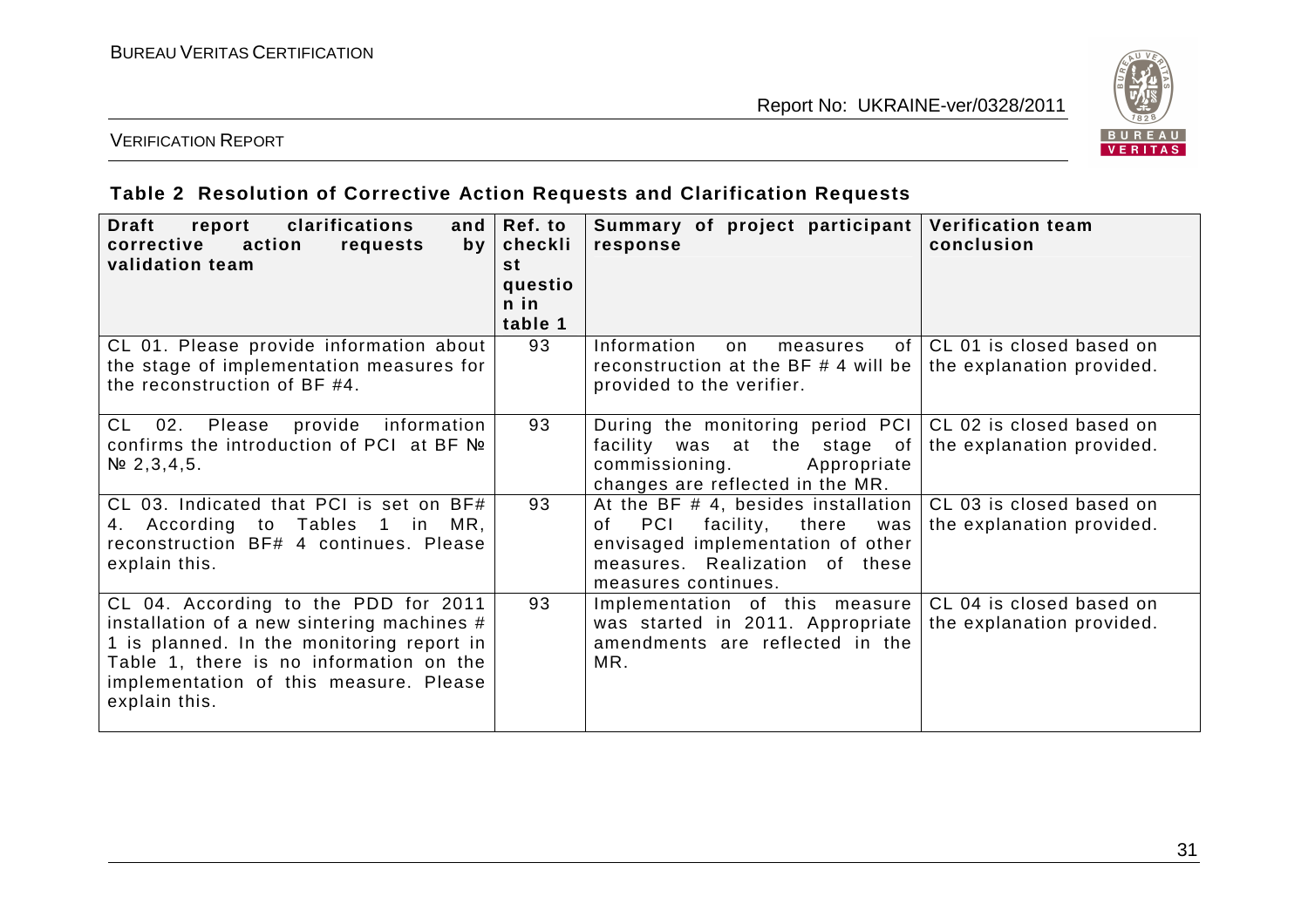

| CL 05. Please give the full definition of | 93    | "PCI" means pulverized coal fuel CL 05 is closed based on    |                           |
|-------------------------------------------|-------|--------------------------------------------------------------|---------------------------|
| the PCI and describe this technology in   |       | which is obtained in the result of the explanation provided. |                           |
| details.                                  |       | installation of pulverized coal                              |                           |
|                                           |       | injection facility. Technological                            |                           |
|                                           |       | scheme of the PCI implies                                    |                           |
|                                           |       | injection of fine coal into blast                            |                           |
|                                           |       | furnaces instead of coke and                                 |                           |
|                                           |       | natural gas.                                                 |                           |
|                                           |       |                                                              |                           |
|                                           |       | The technology of<br>injecting                               |                           |
|                                           |       | pulverized coal into<br>a blast                              |                           |
|                                           |       | furnace as an auxiliary fuel allows                          |                           |
|                                           |       | to reduce the amount of coke                                 |                           |
|                                           |       | consumed and therefore to reduce                             |                           |
|                                           |       | operating costs in the production                            |                           |
|                                           |       | of pig iron and then ultimately                              |                           |
|                                           |       | crude steel.                                                 |                           |
|                                           |       |                                                              |                           |
| CL 06. Please provide information on      | 95(a) | According to the actual data $ CL 06$ is closed based on     |                           |
| actual data of net calorific value of     |       | provided by JSC "Zaporizhstal"                               | the explanation provided. |
| natural gas                               |       | during first half of 2011 net                                |                           |
|                                           |       | calorific value of natural gas was                           |                           |
|                                           |       | equal 8106,4 kcal/m3.                                        |                           |
| CAR 01. Links 3, 5, 8, 9, 10, 14, 16 are  | 95(b) | Documents in references 3, 5, 8, CAR 01 is closed based on   |                           |
| not working. Please make appropriate      |       | 9, 10, 14, 16 are available but due corrections made to the  |                           |
| corrections.                              |       | occasionally these<br>references                             | <b>MR</b>                 |
|                                           |       | don't work.                                                  |                           |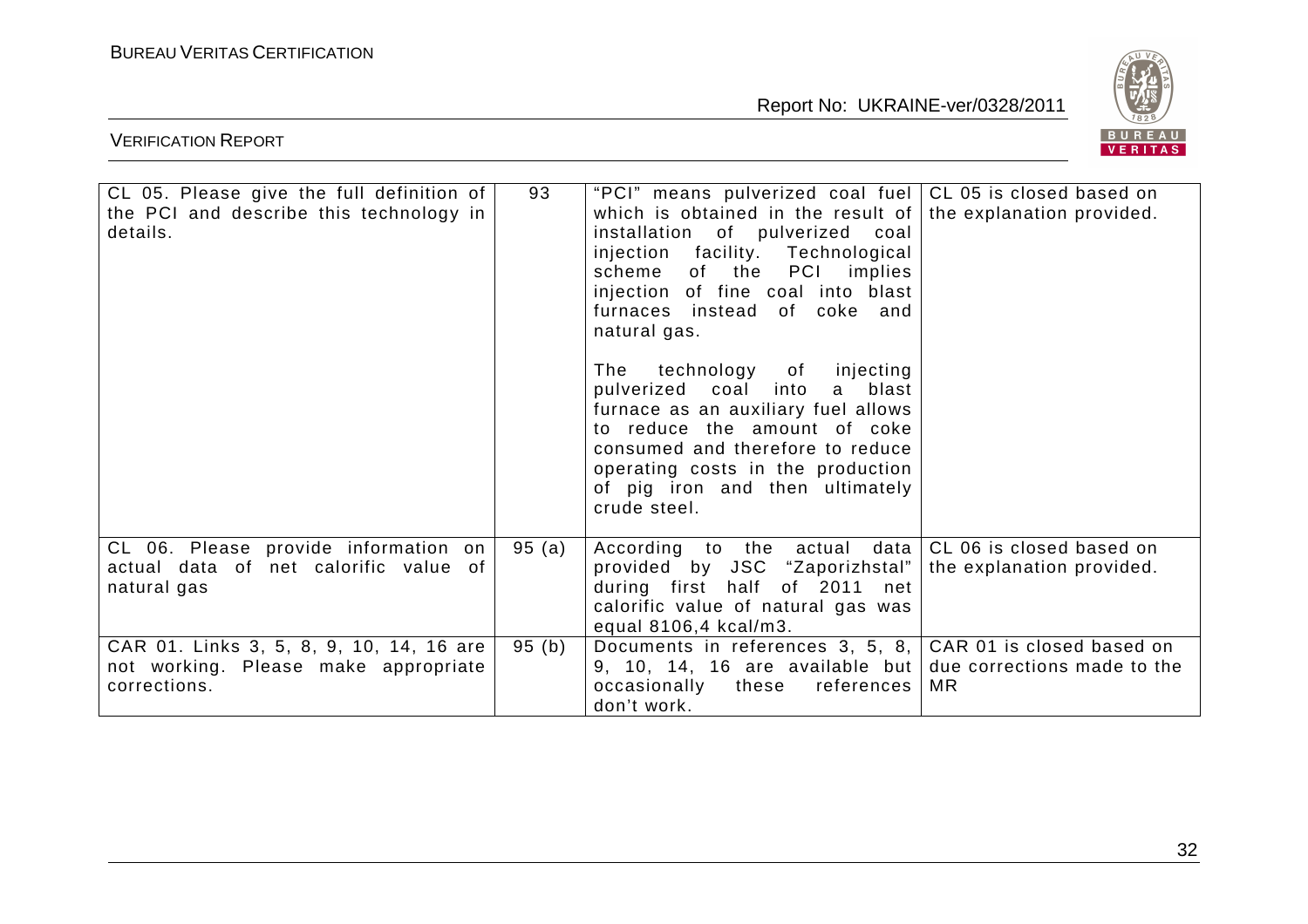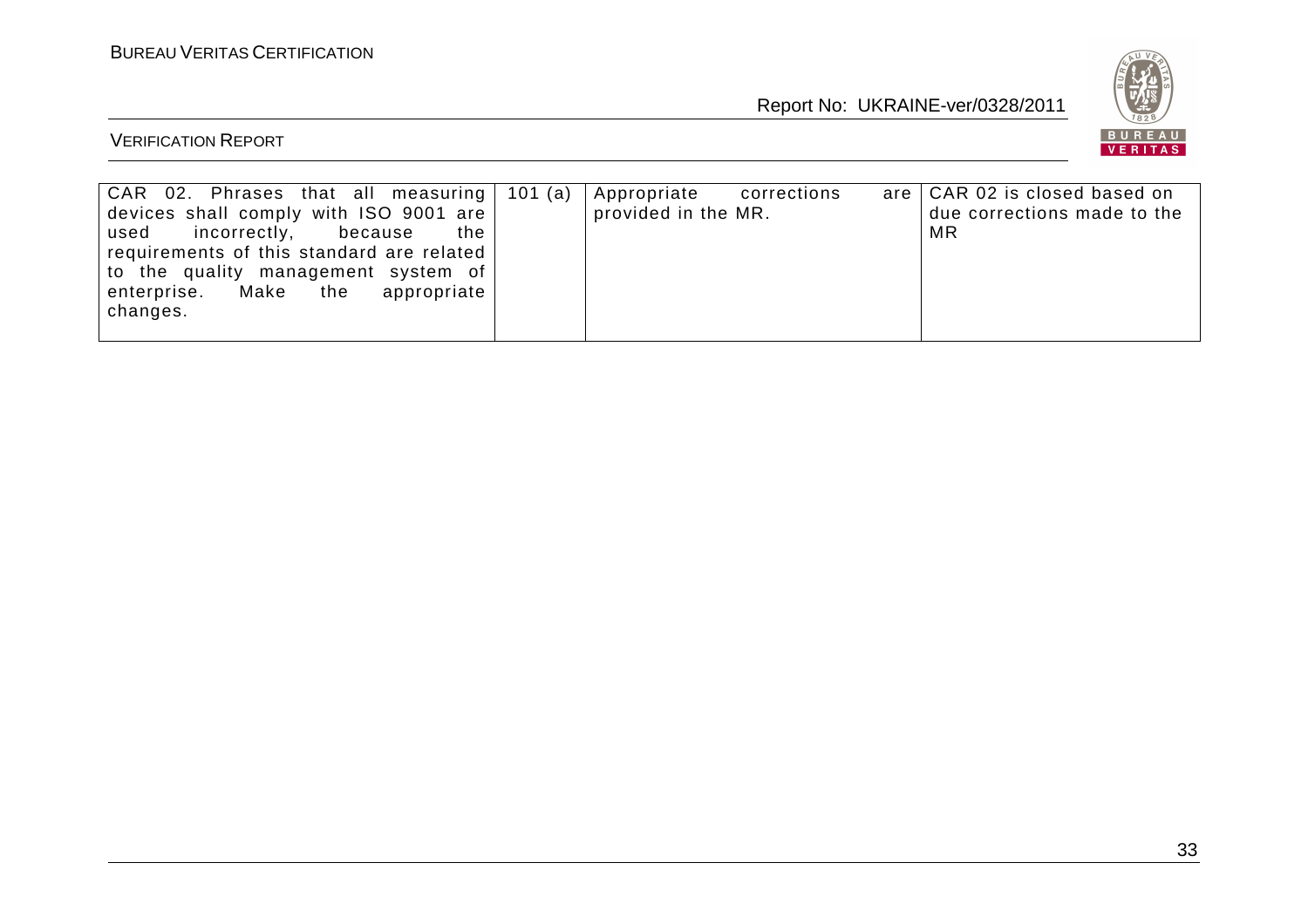VERIFICATION REPORT

Report No: UKRAINE-ver/0328/2011



| describe<br>CAR<br>03.<br>Please<br>the<br>methodology of calculation leakages in<br>details. | 101(d) | Leakages are generated due to<br>the implementation at Zaporizhstal<br>two other JI projects, namely<br>"Installation Reconstruction of the<br>Oxygen Compressor Plant at the<br>JSC "Zaporizhstal", Ukraine" and<br>"Energy efficiency increase in<br>steelmaking and sinter plants JSC<br>"Zaporizhstal".<br>In first case we calculate the<br>portion of oxygen used for the<br>needs of blast furnace production<br>in the total volume of oxygen<br>produced<br>the<br>Oxygen<br>at<br>Compressor Plant and multiply the<br>result by the overall amount of<br>emission reductions<br>in Oxygen<br>Compressor Plant.<br>Then<br>we<br>deduce these emission reductions<br>from the amount of<br>emission<br>reductions<br>generated<br>by<br>our<br>project.<br>In the second case we simply<br>emission<br>reductions<br>deduce<br>generated by the Project in the<br>sinter plant from the amount of<br>emission reductions generated by<br>our project. | CL 05 is closed based on<br>the explanation provided. |
|-----------------------------------------------------------------------------------------------|--------|-----------------------------------------------------------------------------------------------------------------------------------------------------------------------------------------------------------------------------------------------------------------------------------------------------------------------------------------------------------------------------------------------------------------------------------------------------------------------------------------------------------------------------------------------------------------------------------------------------------------------------------------------------------------------------------------------------------------------------------------------------------------------------------------------------------------------------------------------------------------------------------------------------------------------------------------------------------------|-------------------------------------------------------|
|                                                                                               |        |                                                                                                                                                                                                                                                                                                                                                                                                                                                                                                                                                                                                                                                                                                                                                                                                                                                                                                                                                                 |                                                       |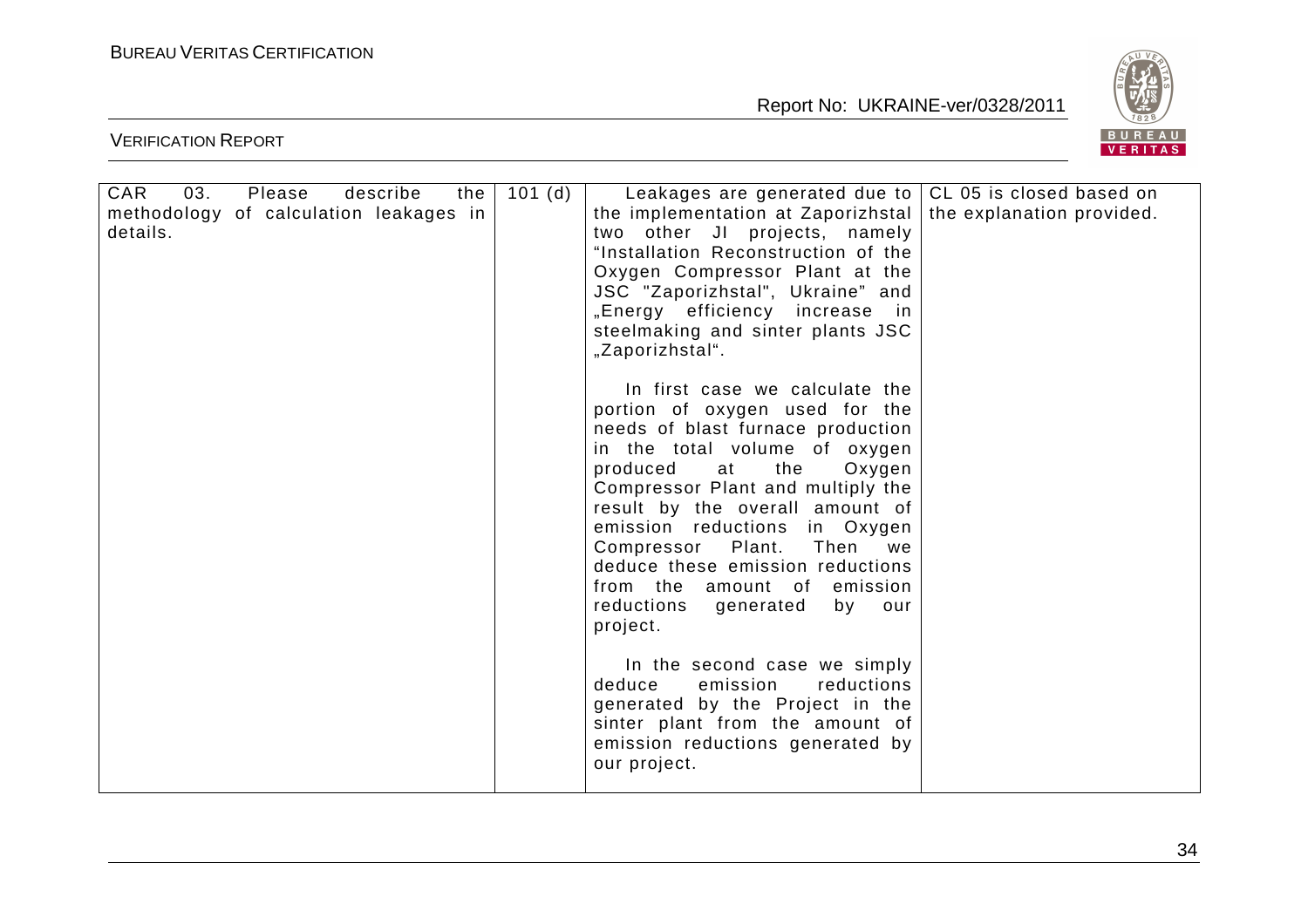

#### VERIFICATION REPORT

## APPENDIX B: VERIFICATION TEAM

#### **Rostislav Topchiy (chemical and ecological engineering)**

Team Leader, Climate Change Verifier Bureau Veritas Ukraine Health, Safety and Environment Project Manager

He is a Lead auditor of Bureau Veritas Certification for Environment Management System, Quality Management System, Occupational Health and Safety Management System. He performed over 180 audits since 2004. He has successfully completed Climate Change Verifier Training Course and he participated as verifier in the verification of 20 JI projects.

#### **Vitaliy Minyaylo (chemical and ecological engineering)**

Team member, Climate Change Verifier Bureau Veritas Ukraine, Health, Safety and Environment Department Project Manager

He has successfully completed IRCA registered Lead Auditor Training Course for Environment Management Systems, Quality Management Systems, Occupational Health and Safety Management System. He has successfully completed Climate Change Verifier Training Course and he participated as verifier in the verification of 10 JI projects.

#### **Vera Skitina, PhD (metallurgy)**

Climate Change Lead Verifier

Bureau Veritas Certification Rus Technical Director - Lead Auditor, Lead Tutor, Lead Verifier

 She has over 15 years of experience in powder metallurgy, aluminium metallurgy, plastic metal working,physical-chemistry processes, gas production at power plant, environmental science. She worked in Irkutsk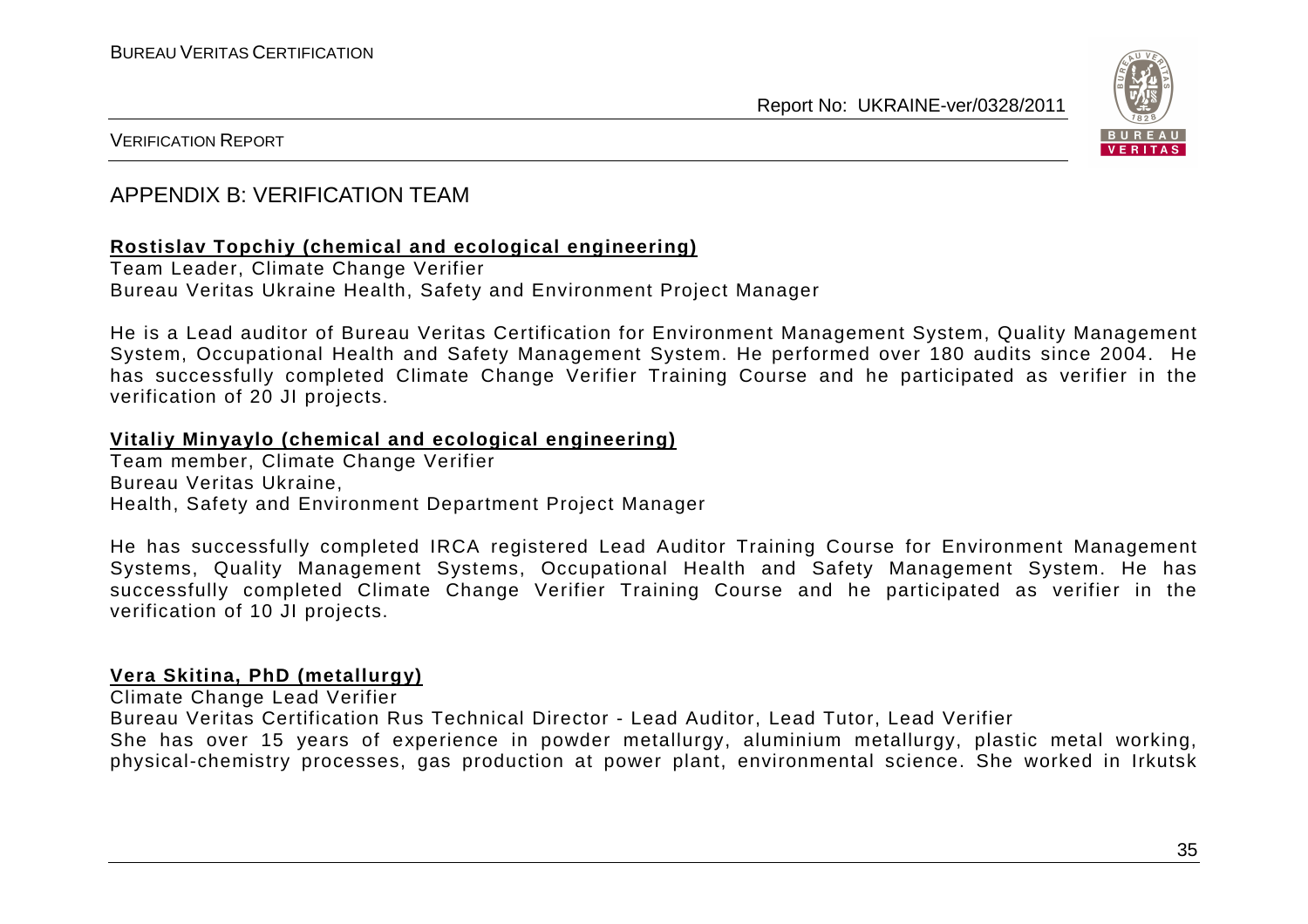

VERIFICATION REPORT

Aluminium Plant, SUAL powder metallurgy plant, Nadvoitzky aluminium plant, Central Scientific Institute of Metals. She is a Lead auditor of Bureau Veritas Certification for Quality Management Systems (IRCA registered), Environmental Management System (IRCA registered), Occupational Health and Safety Management System (IRCA registered). She performed over 200 audits since 2004. Also she is a Lead Tutor of the IRCA registered ISO 14000 EMS Lead Auditor Training Course, and a Lead Tutor of the IRCA registered ISO 9001 Lead Auditor Training Course. She is an Assuror of Social Reports. She has undergone intensive training on Clean Development Mechanism /Joint Implementation and was/is involved in determination andverification of over 15 JI projects.

#### **Ivan G. Sokolov, Dr. Sci. (biology, microbiology)**

Internal Technical Reviewer, Climate Change Lead Verifier, Bureau Veritas Certification Holding SAS Local Climate Change Product Manager for Ukraine

Acting CEO Bureau Veritas Black Sea District

He has over 25 years of experience in Research Institute in the field of biochemistry, biotechnology, and microbiology. He is a Lead auditor of Bureau Veritas Certification for Environment Management System (IRCA registered), Quality Management System (IRCA registered), Occupational Health and Safety Management System, and Food Safety Management System. He performed over 140 audits since 1999. Also he is Lead Tutor of the IRCA registered ISO 14000 EMS Lead Auditor Training Course, and Lead Tutor of the IRCA registered ISO 9000 QMS Lead Auditor Training Course. He is Lead Tutor of the Clean Development Mechanism /Joint Implementation Lead Verifier Training Course and he was involved in the determination/verification over 60 JI/CDM projects.

#### **Igor Alekseenko (metallurgy)**

 Team Member, Climate Change Technical Specialist Bureau Veritas Ukraine Inspector of Industrial (IND) and Inspectional (ITD) department